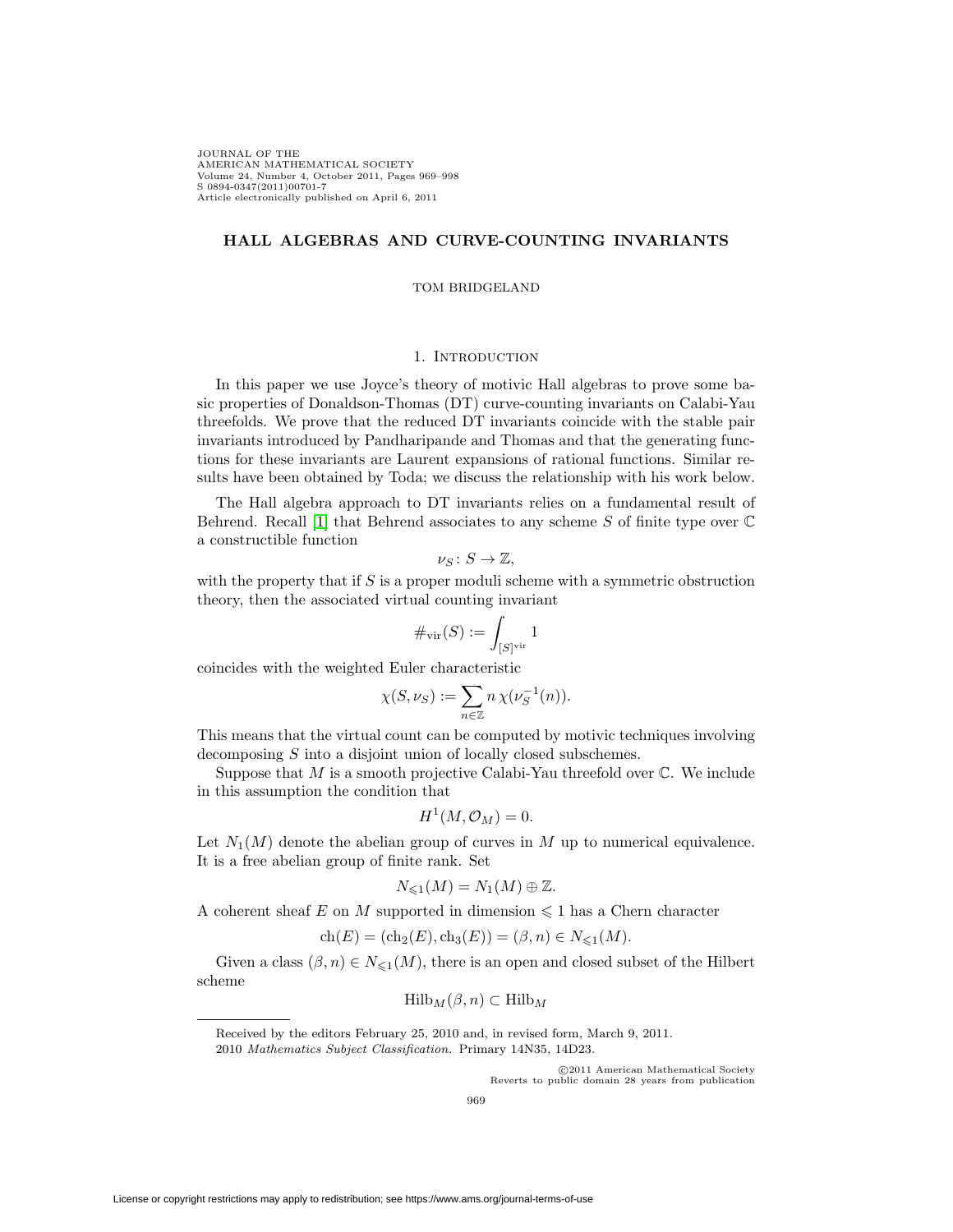parameterizing epimorphisms of coherent sheaves

$$
f\colon \mathcal{O}_M\twoheadrightarrow E
$$

with E of Chern character  $(\beta, n)$ . The corresponding DT curve-counting invariant is

$$
\mathrm{DT}(\beta,n)=\#_{\mathrm{vir}}\big(\operatorname{Hilb}_M(\beta,n)\big)\in\mathbb{Z}.
$$

For a fixed curve class  $\beta \in N_1(M)$  the scheme Hilb $_M(\beta, n)$  is known to be empty for  $n \ll 0$ , so the generating function

$$
\mathrm{DT}_{\beta}(q) = \sum_{n \in \mathbb{Z}} \mathrm{DT}(\beta, n) q^n
$$

is a Laurent series.

In the case  $\beta = 0$  the scheme Hilb<sub>M</sub>  $(\beta, n)$  parameterizes zero-dimensional subschemes of M of length n, and the corresponding generating function  $DT_0(q)$  is known [\[2,](#page-28-1) [19,](#page-29-0) [20\]](#page-29-1). It is the Taylor expansion of the function

$$
M(-q)^{\chi(M)},
$$

where  $\chi(M)$  is the topological Euler characteristic of M, and the MacMahon function

$$
M(q) = \prod_{k \geqslant 1} (1 - q^k)^{-k}
$$

is the generating function for three-dimensional partitions. Following [\[21\]](#page-29-2), one defines the reduced DT generating function to be the quotient

$$
\mathrm{DT}'_{\beta}(q) = \mathrm{DT}_{\beta}(q) / \mathrm{DT}_0(q).
$$

It is a Laurent series with integral coefficients.

Pandharipande and Thomas [\[23\]](#page-29-3) introduced new curve-counting invariants by considering stable pairs. These are maps of coherent sheaves

$$
f\colon \mathcal{O}_M\to E
$$

such that  $E$  is supported in dimension one and such that

- (a) E has no zero-dimensional subsheaves,
- (b) the cokernel of  $f$  is zero-dimensional.

In fact, as we prove in Lemma 2.3 below, such maps can be though of as epimorphisms in the heart of a certain perverse t-structure on the derived category of M.

It was proved in [\[23\]](#page-29-3) that there is a fine moduli scheme parameterizing stable pairs, which we will denote by  $\text{Hilb}_{M}^{\sharp}$ . For each class  $(\beta, n) \in N_{\leq 1}(M)$  there is an open and closed subscheme

$$
\mathrm{Hilb}^{\sharp}_M(\beta,n)\subset \mathrm{Hilb}^{\sharp}_M
$$

parameterizing stable pairs with E of Chern character  $(\beta, n)$ . The corresponding PT invariant is

$$
\mathrm{PT}(\beta, n) = \#_{\mathrm{vir}} \left( \mathrm{Hilb}_{M}^{\sharp}(\beta, n) \right) \in \mathbb{Z}.
$$

Once again, for fixed  $\beta \in N_1(M)$  the generating function

$$
\mathrm{PT}_{\beta}(q) = \sum_{n \in \mathbb{Z}} \mathrm{PT}(\beta, n) q^n
$$

is a Laurent series. Note that in the case  $\beta = 0$  we have  $PT_0 \equiv 1$ .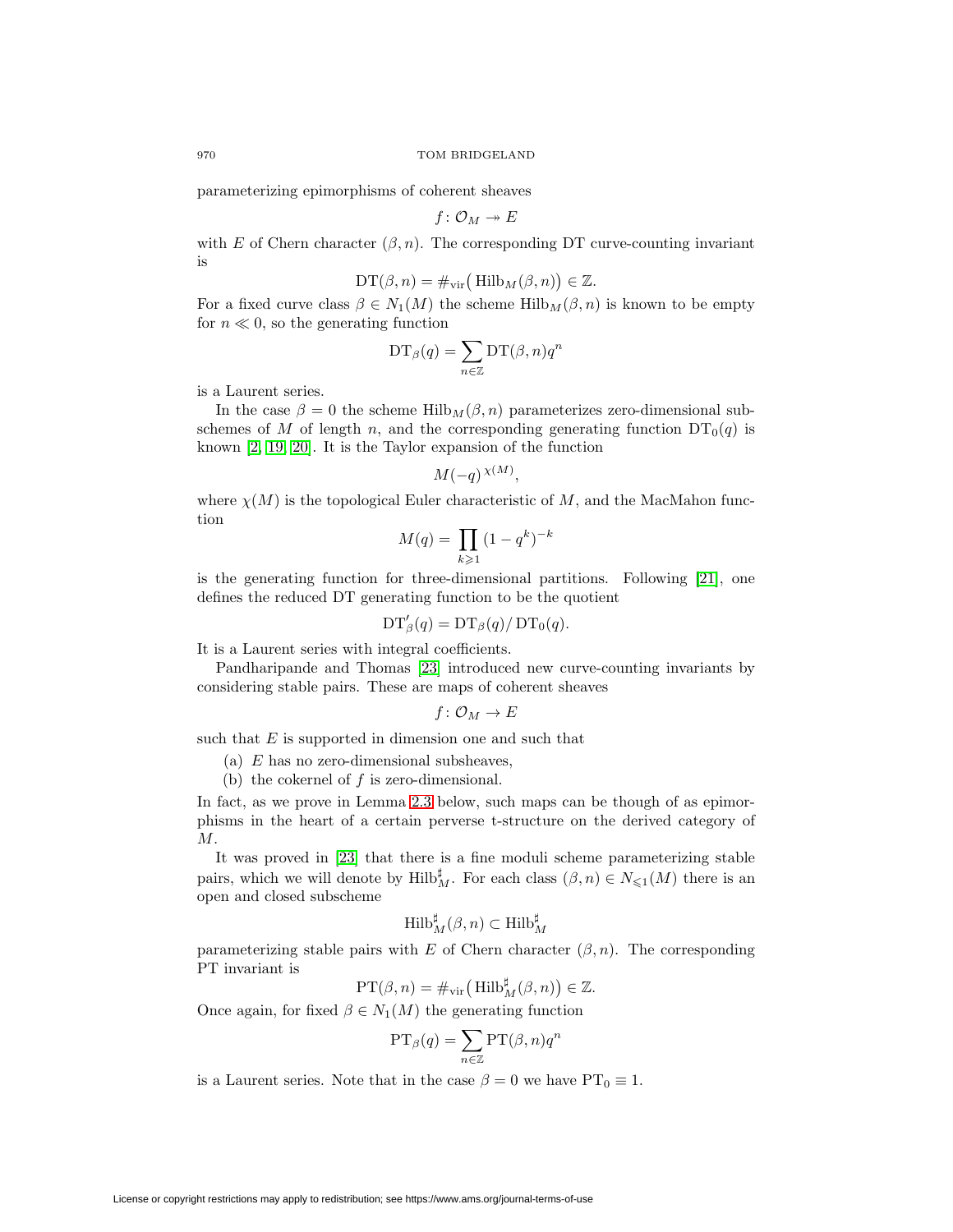Our main result is as follows.

<span id="page-2-0"></span>**Theorem 1.1.** Let M be a smooth projective Calabi-Yau threefold. Then for each class  $\beta \in N_1(M)$ 

(a) there is an equality of Laurent series

$$
DT'_{\beta}(q) = PT_{\beta}(q),
$$

(b) the series  $DT'_{\beta}(q)$  is the Laurent expansion of a rational function in q, invariant under the transformation  $q \leftrightarrow q^{-1}$ .

The first part of Theorem [1.1](#page-2-0) (the DT/PT correspondence) was conjectured by Pandharipande and Thomas [\[23,](#page-29-3) Conj. 3.3]. The second part was conjectured earlier by Maulik, Nekrasov, Okounkov, and Pandharipande [\[21,](#page-29-2) Conj. 2] and is a crucial ingredient in the conjectural DT/GW correspondence [\[21,](#page-29-2) Conj. 3].

There is another version of Theorem [1.1](#page-2-0) involving unweighted Euler characteristic invariants defined without a Behrend function. This was first proved by Toda [\[27,](#page-29-4) [28\]](#page-29-5). Our argument gives a second proof of this result, and Stoppa and Thomas [\[25\]](#page-29-6) have given a third (and simpler) proof, which even extends to the non-Calabi-Yau case.

The approach to Theorem [1.1](#page-2-0) that we present here owes a lot to Toda's work [\[27\]](#page-29-4), and we have used ideas from his paper in several places. In fact Toda's argument could be modified to give a proof of Theorem [1.1](#page-2-0) if one could establish a certain identity involving Behrend weights for objects of the derived category of  $M$ . The corresponding identity for coherent sheaves was established by Joyce and Song [\[16\]](#page-29-7) and plays a crucial role in this paper.

The main difference between our approach and that of [\[27\]](#page-29-4) is that Toda views the scheme Hilb $M(\beta,n)$  as parameterizing stable rank 1 ideal sheaves on M, whereas we consider it as parameterizing sheaves supported in dimension  $\leq 1$  together with the framing data of an epimorphism from  $\mathcal{O}_M$ .

**Notation.** By a stack we mean an algebraic (Artin) stack. All schemes and stacks will be locally of finite type over  $\mathbb{C}$ . Throughout M will be a smooth complex projective threefold with trivial canonical bundle and satisfying  $H^1(M, \mathcal{O}_M) = 0$ . We write  $A = \text{Coh}(M)$  for the abelian category of coherent sheaves on M and denote by  $M$  the moduli stack of objects of  $A$ . We frequently use the same letter for an open substack of  $\mathcal M$  and the corresponding full subcategory of  $\mathcal A$ . One other minor abuse of notation: if  $f: T \to S$  is a morphism of schemes and E is a sheaf on  $S \times M$ , we use the shorthand  $f^*(E)$  for the pullback to  $T \times M$  rather than the more correct  $(f \times id_M)^*(E)$ .

## 2. Preliminaries

We begin by assembling some basic facts that will be needed later.

2.1. **Curve classes.** We denote by  $N_1(M)$  the abelian group of cycles of dimension 1 on M modulo numerical equivalence. It is a free abelian group of finite rank [\[6,](#page-28-2) Ex. 19.1.4. An element  $\beta \in N_1(M)$  is effective, written  $\beta \geqslant 0$ , if it is zero or the class of a curve.

<span id="page-2-1"></span>**Lemma 2.1.** An element  $\beta \in N_1(M)$  has only finitely many decompositions of the form  $\beta = \beta_1 + \beta_2$  with  $\beta_i \geqslant 0$ .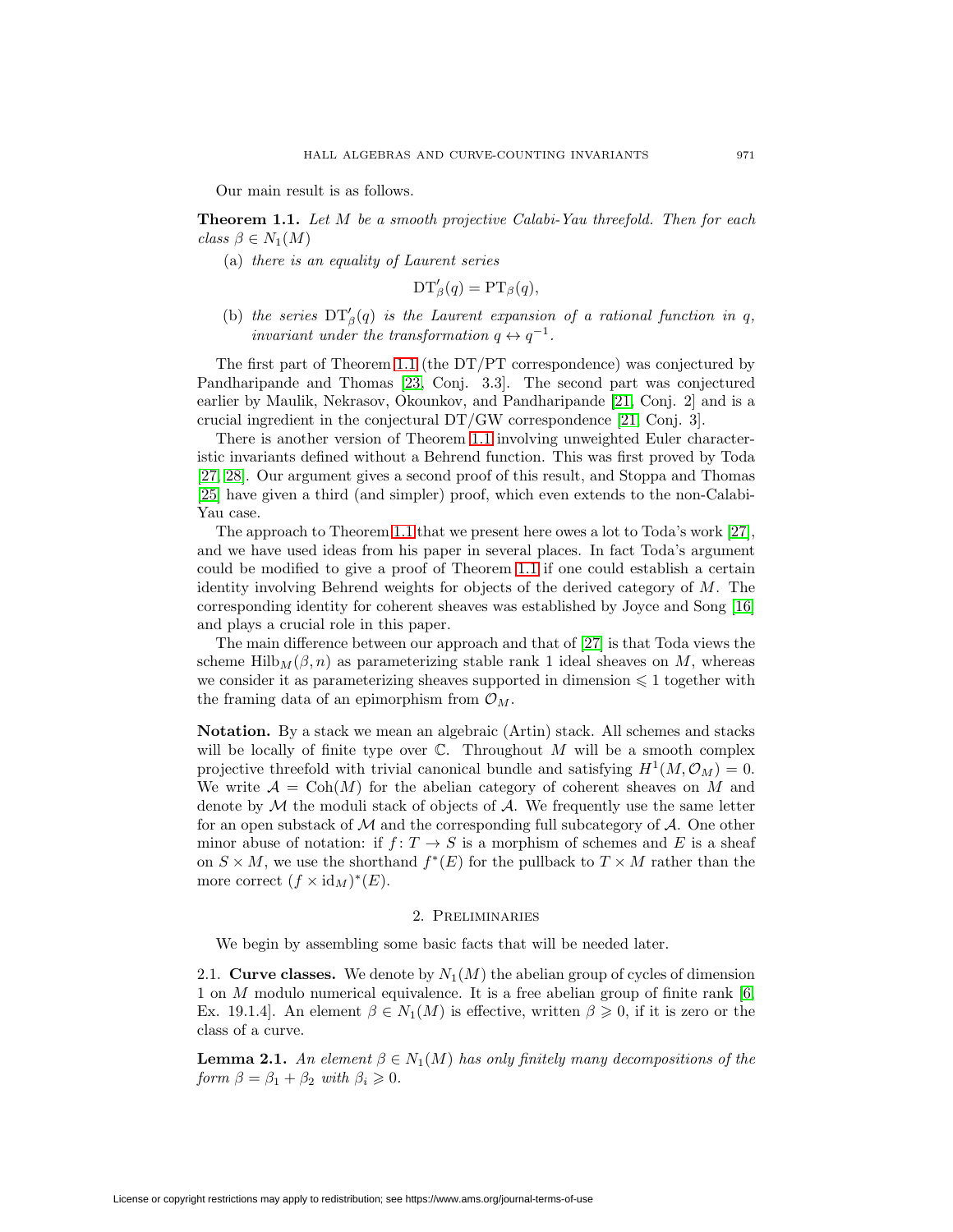*Proof.* This follows immediately from [\[17,](#page-29-8) Cor. 1.19].  $\Box$ 

We denote by  $N(M)$  the numerical Grothendieck group of M. It is the quotient of the Grothendieck group  $K(M)$  by the kernel of the Euler form. There is a subgroup

$$
N_{\leqslant 1}(M)\subset N(M)
$$

generated by classes of sheaves supported in dimension at most 1.

<span id="page-3-0"></span>**Lemma 2.2.** The Chern character induces an isomorphism

$$
ch = (ch_2, ch_3) \colon N_{\leq 1}(M) \longrightarrow N_1(M) \oplus \mathbb{Z}.
$$

Proof. The Chern character defines a map to the Chow ring

$$
ch: K(M) \to A^*(M) \otimes \mathbb{Q}.
$$

Let  $K_{\leq 1}(M) \subset K(M)$  be the subgroup spanned by classes of sheaves supported in dimension at most 1. The Chern character of such a sheaf is equal to its Chern class for dimension reasons and in particular is integral. Thus for any  $\alpha \in K_{\leq 1}(M)$ 

$$
ch(\alpha) = (ch_2(\alpha), ch_3(\alpha)) \in A_1(M) \oplus \mathbb{Z}.
$$

By the Riemann-Roch theorem, the Euler form on  $K(M)$  is given by the formula

$$
\chi(\alpha, \beta) = [\text{ch}(\alpha^{\vee}) \cdot \text{ch}(\beta) \cdot \text{td}(M)]_3,
$$

where  $\mathrm{td}(M)$  is the Todd class of M. It follows that an element  $\alpha \in K_{\leq 1}(M)$  is numerically trivial precisely if  $ch_3(\alpha) = 0$  and  $ch_2(\alpha) \cdot D = 0$  for any divisor D. Thus we get an injective map

$$
ch = (ch_2, ch_3) \colon N_{\leq 1}(M) \to N_1(M) \oplus \mathbb{Z}.
$$

Since  $\mathcal{O}_C(m)$  maps to  $([C], ch_3(\mathcal{O}_C) + m)$ , this map is also surjective.

There is an effective cone

$$
\Delta \subset N_{\leqslant 1}(M)
$$

consisting of classes of sheaves. From now on we shall use the isomorphism of Lemma [2.2](#page-3-0) to identify  $N_{\leq 1}(M)$  with the group  $N_1(M) \oplus \mathbb{Z}$ . Under this identification the effective cone becomes

$$
\Delta = \{ (\beta, n) \in N_1(M) \oplus \mathbb{Z} : \beta > 0 \text{ or } \beta = 0 \text{ and } n \geqslant 0 \}.
$$

Note also that the Euler form  $\chi(-,-)$  on  $N(M)$  vanishes when restricted to  $N_{\leqslant 1}(M)$ for dimension reasons. This trivial observation will be very important in what follows.

<span id="page-3-1"></span>2.2. **Stable pairs.** Define a full subcategory

$$
\mathcal{P} = \text{Coh}_0(M) \subset \mathcal{A} = \text{Coh}(M)
$$

consisting of sheaves supported in dimension 0. Let  $\mathcal Q$  be the full subcategory

$$
Q = \{ E \in \mathcal{A} : \text{Hom}(P, E) = 0 \text{ for all } P \in \mathcal{P} \}.
$$

These subcategories  $(\mathcal{P}, \mathcal{Q})$  form a torsion pair:

- (a) If  $P \in \mathcal{P}$  and  $Q \in \mathcal{Q}$ , then  $\text{Hom}_{\mathcal{A}}(P, Q) = 0$ .
- (b) Every object  $E \in \mathcal{A}$  fits into a short exact sequence

$$
0 \longrightarrow P \longrightarrow E \longrightarrow Q \longrightarrow 0
$$

with  $P \in \mathcal{P}$  and  $Q \in \mathcal{Q}$ .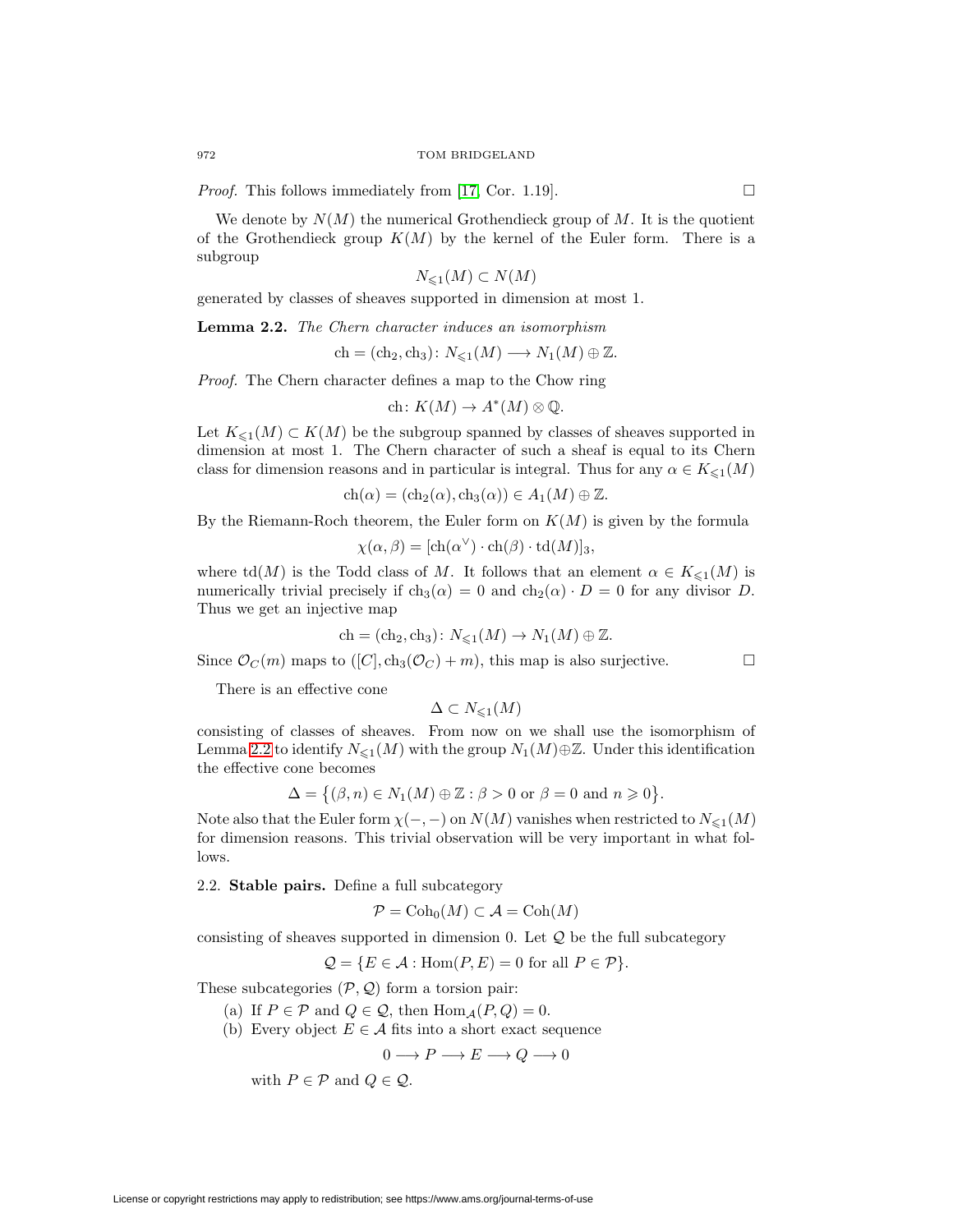Note that it follows from (a) that the short exact sequence appearing in (b) is unique up to a unique isomorphism.

We can define a t-structure on  $D(\mathcal{A})$  by tilting the standard t-structure with respect to this torsion pair [\[9\]](#page-28-3). The resulting t-structure has heart

$$
\mathcal{A}^{\sharp} = \{ E \in D(\mathcal{A}) : H^0(E) \in \mathcal{Q}, H^1(E) \in \mathcal{P}, H^i(E) = 0 \text{ for } i \notin \{0, 1\} \}.
$$

Note that  $\mathcal{Q} = \mathcal{A} \cap \mathcal{A}^{\sharp}$  and, in particular,  $\mathcal{O}_M \in \mathcal{A}^{\sharp}$ .

**Lemma 2.3.** (a) If 
$$
f: \mathcal{O}_M \to E
$$
 is an epimorphism in  $\mathcal{A}^{\sharp}$ , then  $E \in \mathcal{Q}$ , and considering f as a map in A, one has  $coker(f) \in \mathcal{P}$ .

(b) If  $f: \mathcal{O}_M \to E$  is a morphism in A with  $E \in \mathcal{Q}$  and  $\text{coker}(f) \in \mathcal{P}$ , then f is an epimorphism in  $A^{\sharp}$ .

*Proof.* If f is an epimorphism in  $A^{\sharp}$ , then there is a triangle

<span id="page-4-0"></span>(1) 
$$
K \longrightarrow \mathcal{O}_M \xrightarrow{f} E \longrightarrow K[1]
$$

with  $K \in \mathcal{A}^{\sharp}$ . Applying the long exact sequence in cohomology gives

<span id="page-4-1"></span>(2) 
$$
0 \longrightarrow H^0(K) \longrightarrow \mathcal{O}_M \xrightarrow{f} H^0(E) \longrightarrow H^1(K) \longrightarrow 0.
$$

It follows that  $E = H^0(E) \in \mathcal{Q}$  and  $\text{coker}(f) = H^1(K) \in \mathcal{P}$ .

For (b) put the map  $f$  in a triangle of the form  $(1)$  and consider the associated long exact sequence [\(2\)](#page-4-1). Then  $H^0(K)$  is a subsheaf of  $\mathcal{O}_M$  and hence an object of Q, and

$$
H^1(K) = \text{coker}(f) \in \mathcal{P}.
$$

Therefore  $K \in \mathcal{A}^{\sharp}$ , the triangle is a short exact sequence in  $\mathcal{A}^{\sharp}$ , and hence f is an epimorphism in  $\mathcal{A}^{\sharp}$ .

Thus a stable pair in the sense of [\[23\]](#page-29-3) is precisely an epimorphism in  $\mathcal{A}^{\sharp}$  whose image is supported in dimension  $\leq 1$ .

2.3. **The stack of framed sheaves.** We write M for the stack of coherent sheaves on  $M$ . It is an algebraic stack, locally of finite type over  $\mathbb{C}$ . There is another stack  $\mathcal{M}(\mathcal{O})$  with a morphism

<span id="page-4-3"></span>
$$
(3) \t q: \mathcal{M}(\mathcal{O}) \to \mathcal{M}
$$

parameterizing coherent sheaves equipped with a section. More precisely, the objects of  $\mathcal{M}(\mathcal{O})$  lying over a scheme S are pairs  $(E, \gamma)$  consisting of an S-flat coherent sheaf E on  $S \times M$  together with a section

<span id="page-4-2"></span>(4) γ : OS×<sup>M</sup> → E.

Given a morphism of schemes  $f: T \to S$  and an object  $(F, \delta)$  lying over T, a morphism  $\theta \colon (F, \delta) \to (E, \gamma)$  lying over f is an isomorphism

$$
\theta \colon f^*(E) \to F
$$

such that the diagram

$$
f^*(\mathcal{O}_{S \times M}) \xrightarrow{f^*(\gamma)} f^*(E)
$$
  

$$
\downarrow^{\text{can}} \downarrow \qquad \qquad \theta \downarrow^{\text{on}}
$$
  

$$
\mathcal{O}_{T \times M} \xrightarrow{\delta} F
$$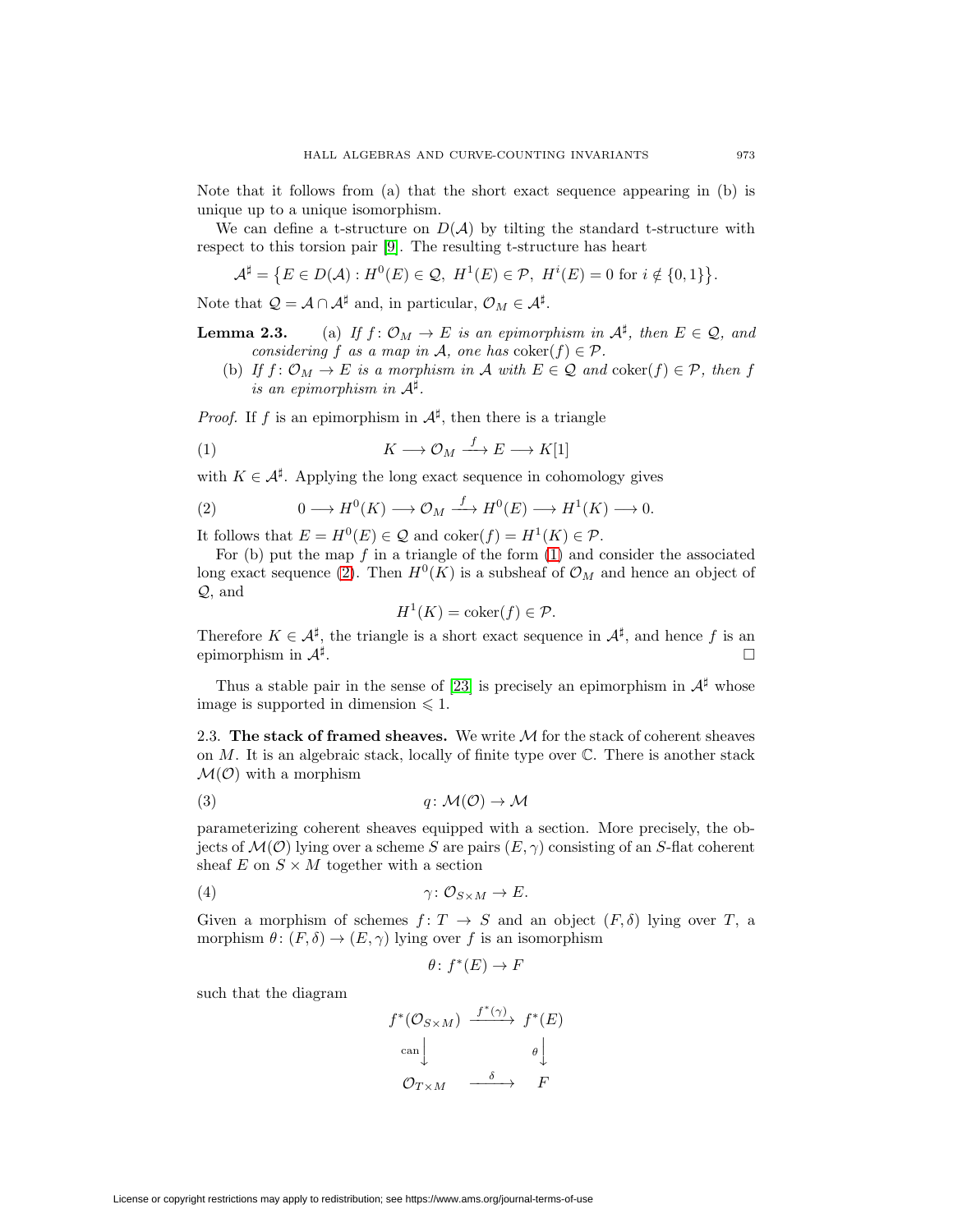commutes. Here we have taken the usual step of choosing, for each morphism of schemes, a pullback of each coherent sheaf on its target. The symbol can denotes the canonical isomorphism of pullbacks.

The stack property for  $\mathcal{M}(\mathcal{O})$  follows easily from the stack property for  $\mathcal{M}$ . The morphism q is defined by forgetting the data of the section  $\gamma$  in the obvious way.

<span id="page-5-0"></span>**Lemma 2.4.** The stack  $\mathcal{M}(\mathcal{O})$  is algebraic and the morphism q is representable and of finite type.

*Proof.* Consider a scheme S with a morphism  $h: S \to M$  corresponding to a family of sheaves  $E$  on  $S \times M$ . Form the fibre product of stacks

$$
Z \xrightarrow{f} \mathcal{M}(\mathcal{O})
$$
  
\n
$$
p \downarrow \qquad \qquad \downarrow q
$$
  
\n
$$
S \xrightarrow{h} \mathcal{M}
$$

We claim that the stack  $Z$  is representable by a scheme of finite type over  $S$ . This is enough, since if we take S to be an atlas for  $\mathcal{M}$ , the scheme Z becomes an atlas for  $\mathcal{M}(\mathcal{O})$ .

It is easy to see that  $Z$  is fibered in sets and corresponds to a functor

$$
Z\colon\big(\operatorname{Sch}/S\big)^{\operatorname{op}}\to\operatorname{Set}
$$

that sends a morphism  $f: T \to S$  to the space of sections

$$
H^0(T \times M, f^*(E)).
$$

Standard argument allow us to reduce to the case when S is noetherian. Results of Grothendieck [\[22,](#page-29-9) Theorem 5.8] then show that this functor is representable by a linear scheme of finite type over S.  $\Box$ 

We shall need the following result about the fibres of the map  $q$ .

<span id="page-5-1"></span>**Lemma 2.5.** There is a stratification of M by locally closed substacks

$$
\mathcal{M}_r\subset \mathcal{M}
$$

such that the objects of  $\mathcal{M}_r(\mathbb{C})$  are coherent sheaves  $E \in \mathcal{A}$  with

$$
\dim_{\mathbb{C}} H^0(M, E) = r.
$$

The pullback of the morphism q to  $\mathcal{M}_r$  is a locally trivial fibration in the Zariski topology, with fibre  $\mathbb{C}^r$ .

*Proof.* Given a noetherian scheme S and an S-flat coherent sheaf E on  $S \times M$ , Grothendieck showed [\[22,](#page-29-9) Theorem 5.7] that there is a coherent sheaf  $G(E)$  on S together with an isomorphism of functors

$$
\mathcal{H}om_{\mathcal{O}_S}(G(E),-)\cong \pi_{S,*}(E\otimes_{\mathcal{O}_{S\times M}}\pi_S^*(-))\colon \operatorname{Coh}(S)\to \operatorname{Coh}(S).
$$

The universal property shows that such a sheaf  $G(E)$  is unique up to a unique isomorphism and is well-behaved under pullback, in the sense that if  $f: T \to S$  is a morphism of schemes, then there is a natural isomorphism

$$
G(f^*(E)) \cong f^*(G(E)).
$$

It follows from the existence and basic properties of flattening stratifications (see e.g. [\[22,](#page-29-9) Theorem 5.13]) that there is a stratification of S by locally closed subschemes  $S_r \subset S$  on which  $G(E)$  is locally free of rank r. Moreover these stratifications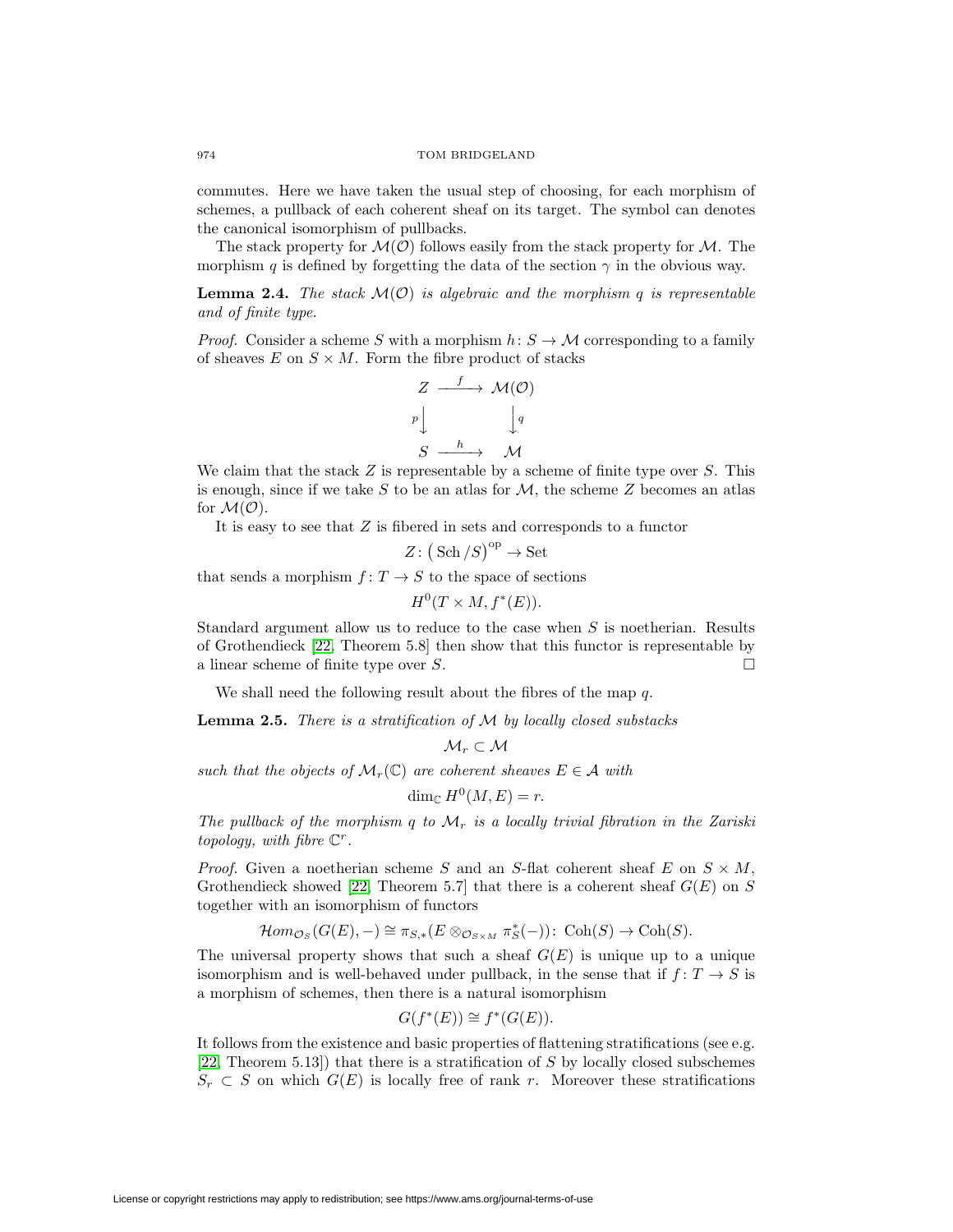behave well under pullback. It follows that the stack  $\mathcal M$  has a stratification as claimed.

Using the same notation as in the proof of Lemma [2.4,](#page-5-0) if the morphism  $h$  factors via the inclusion  $\mathcal{M}_r \subset \mathcal{M}$ , the stack Z is represented by the total space of the vector bundle associated to the locally free sheaf  $G(E)$ . It is therefore a locally trivial fibration with fibre  $\mathbb{C}^r$ .

2.4. **Moduli of stable pairs.** We shall view the Hilbert scheme and the moduli space of stable pairs as open substacks of the moduli stack  $\mathcal{M}(\mathcal{O})$ .

<span id="page-6-1"></span>**Lemma 2.6.** There are open substacks

$$
\mathrm{Hilb}_{M} \subset \mathcal{M}(\mathcal{O}), \quad \mathrm{Hilb}_{M}^{\sharp} \subset \mathcal{M}(\mathcal{O})
$$

whose C-valued points are morphisms

$$
\gamma: \mathcal{O}_M \to E
$$

that are epimorphisms in the category  $\mathcal A$  or  $\mathcal A^\sharp$ , respectively.

Proof. We just prove the stable pair case; the Hilbert scheme case is easier and well known. Suppose given a morphism

$$
\gamma\colon \mathcal{O}_{S\times M}\to E
$$

as in [\(4\)](#page-4-2). Given a point  $s \in S(\mathbb{C})$ , let  $\gamma_s : \mathcal{O}_M \to E_s$  denote the pullback of  $\gamma$ . We must show that the set of points  $s \in S(\mathbb{C})$  for which

(a) the sheaf  $E_s$  is pure of dimension 1,

(b) the sheaf coker( $\gamma_s$ ) is supported in dimension 0

is the set of C-valued points of an open subscheme of S. Standard arguments mean that we can assume S noetherian.

Property (a) is known to be open (see e.g. [\[10,](#page-28-4) Prop. 2.3.1]). For property (b), set  $Q = \text{coker}(\gamma)$ . Then

$$
Q_s \cong \mathrm{coker}(\gamma_s)
$$

and so by the basic properties of flattening stratifications (see e.g. [\[22,](#page-29-9) Theorem 5.13) the set of points  $s \in S(\mathbb{C})$  for which coker $(\gamma_s)$  has positive-dimensional support is the set of  $\mathbb C$ -valued points of a closed subscheme of  $S$ .

The substack  $\mathrm{Hilb}_M$  is represented by the Hilbert scheme. The substack  $\mathrm{Hilb}_M^\sharp$ is presumably also represented by a scheme, although we have not checked this. Pandharipande and Thomas [\[23,](#page-29-3) Section 1] used results of Le Potier to show that the open and closed substack

$$
\operatorname{Hilb}_{M,\leq 1}^\sharp\subset \operatorname{Hilb}_M^\sharp
$$

parameterizing framed sheaves supported in dimension at most 1 is representable.

### 3. Behrend function identity

Recall [\[1\]](#page-28-0) that Behrend defined for every scheme S of finite type over  $\mathbb C$  a constructible function

$$
\nu_S\colon S\to\mathbb{Z},
$$

with the property that when  $f: T \to S$  is a smooth morphism of relative dimension d, there is an identity

<span id="page-6-0"></span>(6) 
$$
\nu_T = (-1)^d f^*(\nu_S).
$$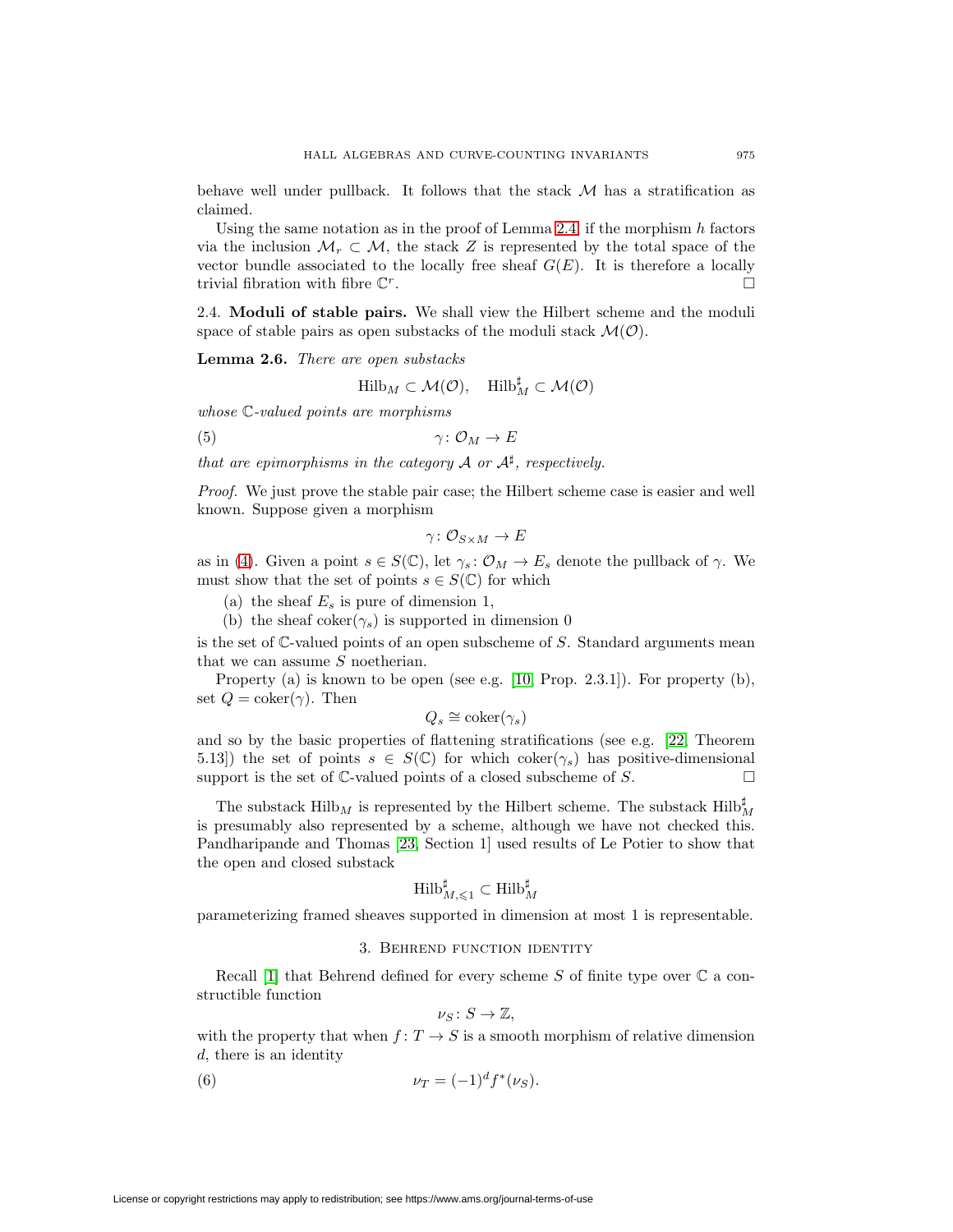#### 976 TOM BRIDGELAND

Using this identity, it is easy [\[16,](#page-29-7) Prop. 4.4] to extend Behrend's construction to give a locally constructible function for any Artin stack locally of finite type over C. The identity [\(6\)](#page-6-0) then also holds for smooth morphisms of stacks.

In this section we establish a Behrend function identity that we need for the proof of Theorem [1.1.](#page-2-0) The basic idea for the proof came from unpublished notes of Pandharipande and Thomas; nonetheless the author takes full responsibility for the details!

# <span id="page-7-3"></span>**Theorem 3.1.** Suppose  $\gamma: \mathcal{O}_M \to E$  is a morphism of sheaves such that

- (a) E is supported in dimension  $\leq 1$ ,
- (b) coker( $\gamma$ ) is supported in dimension zero.

Then there is an equality of Behrend functions

$$
\nu_{\mathcal{M}(\mathcal{O})}(\gamma) = (-1)^{\chi(E)} \cdot \nu_{\mathcal{M}}(E).
$$

*Proof.* By Lemma [2.5,](#page-5-1) the morphism  $q$  is a vector bundle over the open and closed substack of  $\mathcal M$  parameterizing zero-dimensional sheaves, so if E is supported in dimension 0, the result follows from  $(6)$ . Thus we can assume that E has positivedimensional support.

Let  $\mathcal{O}_C \subset E$  be the image of  $\gamma$ . It is the structure sheaf of a subscheme  $C \subset M$ of dimension 1. Take an ample line bundle L such that

<span id="page-7-0"></span>(7) 
$$
H^{i}(M, E \otimes L) = 0 \text{ for all } i > 0
$$

and a divisor  $H \in |L|$  such that H meets C at finitely many pure-dimension 1 points, not in the support of coker( $\gamma$ ).

There is a short exact sequence

$$
0 \longrightarrow \mathcal{O}_M \stackrel{s}{\longrightarrow} L \longrightarrow \mathcal{O}_H(H) \longrightarrow 0
$$

where s is the section of L corresponding to the divisor  $H$ . Tensoring it with E and using the above assumptions gives a diagram of sheaves

<span id="page-7-2"></span>(8) 
$$
\mathcal{O}_M
$$

$$
0 \longrightarrow E \xrightarrow{\alpha} F \xrightarrow{\beta} Q \longrightarrow 0
$$

where  $F = E \otimes L$ . The support of the sheaf Q is zero-dimensional, disjoint from the support of  $coker(\gamma)$ , and contained in the pure-dimension 1 part of C. In particular,

<span id="page-7-1"></span>(9) 
$$
\operatorname{Hom}_M(Q, F) = 0.
$$

Consider the two points of the stack  $\mathcal{M}(\mathcal{O})$  corresponding to the maps

$$
\gamma\colon \mathcal{O}_M\to E,\quad \delta\colon \mathcal{O}_M\to F.
$$

The statement of the theorem holds for the map  $\delta$  because Lemma [2.5](#page-5-1) together with [\(7\)](#page-7-0) implies that

$$
q\colon \mathcal{M}(\mathcal{O})\to \mathcal{M}
$$

is smooth of relative dimension  $\chi(F) = H^0(M, F)$  over an open neighbourhood of the point  $F \in \mathcal{M}(\mathbb{C})$ . On the other hand, tensoring sheaves with L defines an automorphism of  $\mathcal{M}$ , so the Behrend function of  $\mathcal M$  at the points corresponding to  $E$  and  $F$  is equal. Thus to prove the theorem, it suffices to show that

$$
(-1)^{\chi(E)} \cdot \nu_{\mathcal{M}(\mathcal{O})}(\gamma) = (-1)^{\chi(F)} \cdot \nu_{\mathcal{M}(\mathcal{O})}(\delta).
$$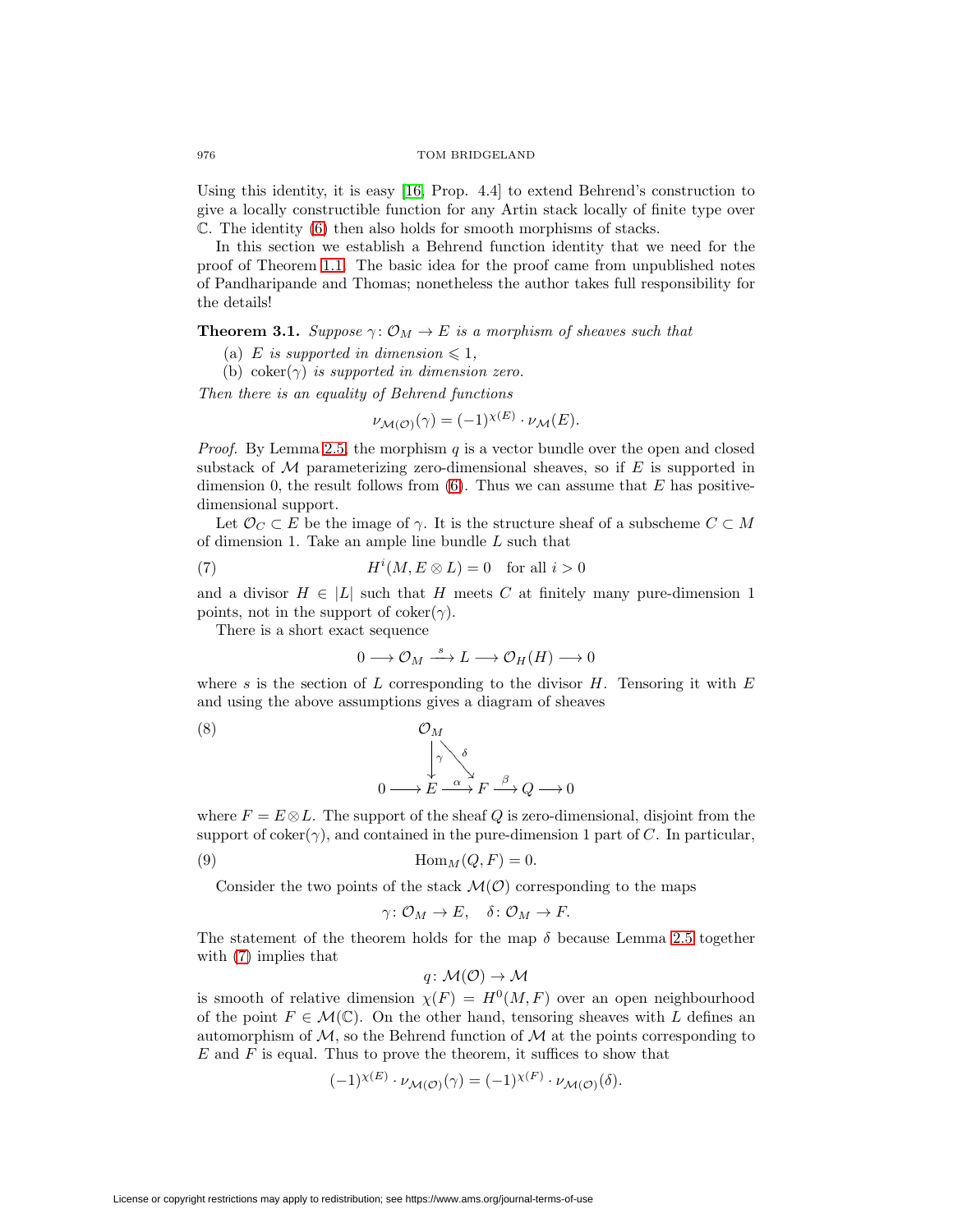Consider the stack  $X$  whose  $S$ -valued points are diagrams of  $S$ -flat sheaves on  $S\times M$  of the form

<span id="page-8-0"></span>(10)  
\n
$$
\mathcal{O}_{S \times M}
$$
\n
$$
\downarrow_{S} \mathcal{O}_{S}
$$
\n
$$
0 \longrightarrow E_{S} \xrightarrow{\alpha_{S}} F_{S} \xrightarrow{\beta_{S}} Q_{S} \longrightarrow 0
$$

This is an algebraic stack, locally of finite type over C. The easiest way to see this is to write  $X$  as a fibre product in a similar way to the stack  $Z$  of Lemma [4.3](#page-13-0) below. There are two morphisms

$$
p: X \to \mathcal{M}(\mathcal{O}), \quad q: X \to \mathcal{M}(\mathcal{O})
$$

taking such a diagram to the maps  $\gamma_S$  and  $\delta_S$ , respectively. Passing to an open substack of X, we can assume that  $(9)$  holds at all C-valued points of X. It follows easily that p and q induce injective maps on stabilizer groups of  $\mathbb{C}\text{-valued points}$ and hence are representable.

Using [\(6\)](#page-6-0), it will be enough to show that at the point  $x \in X(\mathbb{C})$  corresponding to the diagram [\(8\)](#page-7-2), the morphisms p and q are smooth of relative dimension  $\chi(Q)$ and 0, respectively. Suppose  $f: X \to Y$  is a representable morphism of stacks, with X and Y locally of finite type over  $\mathbb C$ . Then f is smooth at a point  $x \in X(\mathbb C)$ precisely if the following lifting property is satisfied. Let

$$
i\colon S\hookrightarrow T
$$

be a closed embedding of affine schemes, corresponding to a homomorphism of Artinian local rings  $A \to A/I$  with  $I^2 = 0$ . Then given a commutative diagram

$$
S \xrightarrow{s} X
$$
  
\n
$$
i \downarrow \qquad \qquad \downarrow f
$$
  
\n
$$
T \xrightarrow{t} Y
$$

taking the closed point of S to x, there is a lifting of t to a morphism  $u: T \to X$  satisfying  $f \circ u \ncong t$ . This follows immediately from the corresponding characterization of smooth morphisms of schemes [\[8,](#page-28-5) IV.17.14.2].

Consider the morphism q first. Suppose that we are given a diagram of the form  $(10)$ , whose pullback to the closed point of S is isomorphic to the diagram  $(8)$ . Suppose also given a morphism of  $T$ -flat sheaves

$$
\delta_T\colon \mathcal{O}_{T\times M}\to F_T
$$

on  $T \times M$  which when pulled back to S is isomorphic to  $\delta_S$ . Then we must include  $\delta_T$  in a diagram

<span id="page-8-1"></span>

which becomes isomorphic to  $(10)$  when pulled back to S.

Note that it will be enough to prove the existence of such a lift on an affine open subset  $U \subset M$  containing the support of Q. Indeed, we can then take another open subset  $V \subset M$  disjoint from the support of Q such that  $M = U \cup V$ . Over the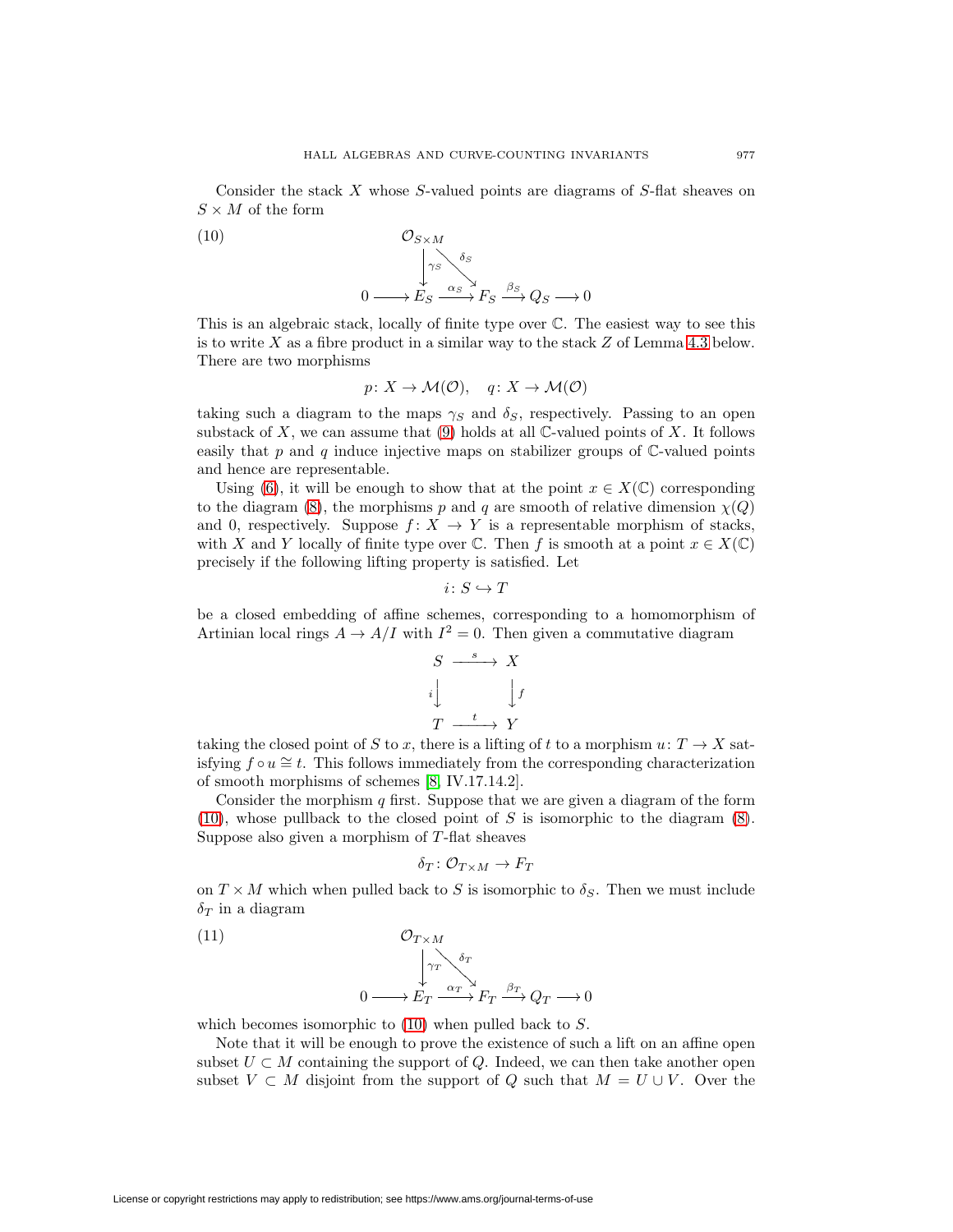subset V the extension problem is trivial and we can glue the results to obtain a lift over M.

Let us therefore replace  $M$  by  $U$ . By our assumptions on the support of  $Q$ , we can then assume that the morphism  $\gamma$  is surjective, so that  $E \cong \mathcal{O}_C$ , and that the curve  $C$  is of pure-dimension 1. We can further assume that the line bundle  $L$ restricted to C is trivial and hence that we also have  $F \cong \mathcal{O}_C$ .

Let  $E_T$  be the image of  $\delta_T$  and fill in the diagram [\(11\)](#page-8-1). By Lemma [3.2](#page-9-0) applied with  $S = T$  all the sheaves appearing are flat over T. It is then automatic that the diagram becomes isomorphic to  $(10)$  when pulled back to S, because the morphisms  $\beta_S$  and  $\beta_T$  are the cokernels of  $\delta_S$  and  $\delta_T$ , respectively, and the pullback functor preserves cokernels. The lift we constructed is easily seen to be unique, and hence  $q$  is étale.

Let us now check the lifting property for the map  $p$ . Take a diagram [\(10\)](#page-8-0) again, and suppose this time that we are given a morphism of  $T$ -flat sheaves

$$
\gamma_T \colon \mathcal{O}_{T \times M} \to E_T
$$

on  $T \times M$  which when pulled back to S is isomorphic to  $\gamma_S$ . We must include  $\gamma_T$ in a diagram of the form [\(11\)](#page-8-1) which becomes isomorphic to [\(10\)](#page-8-0) when pulled back to S. As before it is enough perform this lifting over an open affine subset  $U \subset M$ containing the support of Q.

By the first part of the proof of Lemma [3.2](#page-9-0) we can assume that  $E_T \cong \mathcal{O}_{C_T}$  for some closed subscheme  $C_T \subset T \times U$  which must be flat over T. By Lemma [3.2](#page-9-0) the sequence in [\(11\)](#page-8-1) takes the form

$$
0\longrightarrow \mathcal{O}_{C_S}\longrightarrow \mathcal{O}_{C_S}\longrightarrow Q_S\longrightarrow 0
$$

and thus defines a point of the relative Hilbert scheme of the scheme  $C_S/S$ . This is smooth at the given point because the obstruction space [\[7,](#page-28-6) Section 5] is

$$
\text{Ext}^1_C(\mathcal{O}_C, Q) = 0.
$$

Thus we can extend the sequence over  $T$  to give a sequence

$$
0 \longrightarrow K_T \longrightarrow \mathcal{O}_{C_T} \longrightarrow Q_T \longrightarrow 0.
$$

Applying Lemma [3.2](#page-9-0) again with  $S = T$  shows that  $K_T \cong \mathcal{O}_{C_T}$  and so we obtain the required extension. In the case that

$$
S = \operatorname{Spec}(\mathbb{C}), \quad T = \operatorname{Spec} \mathbb{C}[\epsilon]/(\epsilon^2),
$$

the set of possible extensions is the tangent space

$$
\mathrm{Hom}_C(\mathcal{O}_C, Q) = \mathbb{C}^{\chi(Q)},
$$

and hence  $p$  is smooth of this relative dimension.  $\Box$ 

<span id="page-9-0"></span>**Lemma 3.2.** Suppose S is the spectrum of an Artinian local  $\mathbb{C}$ -algebra with residue field  $\mathbb{C}$ , and let  $U \subset M$  be an open affine subscheme. Suppose given a short exact sequence of coherent sheaves

<span id="page-9-1"></span>
$$
(12) \t\t 0 \longrightarrow E_S \longrightarrow F_S \longrightarrow Q_S \longrightarrow 0
$$

on  $S \times U$ , with  $F_S$  flat over S, which on restricting to the special fibre gives a sequence of the form

$$
\cdots \longrightarrow \mathcal{O}_Y \longrightarrow \mathcal{O}_Z \longrightarrow Q \longrightarrow 0,
$$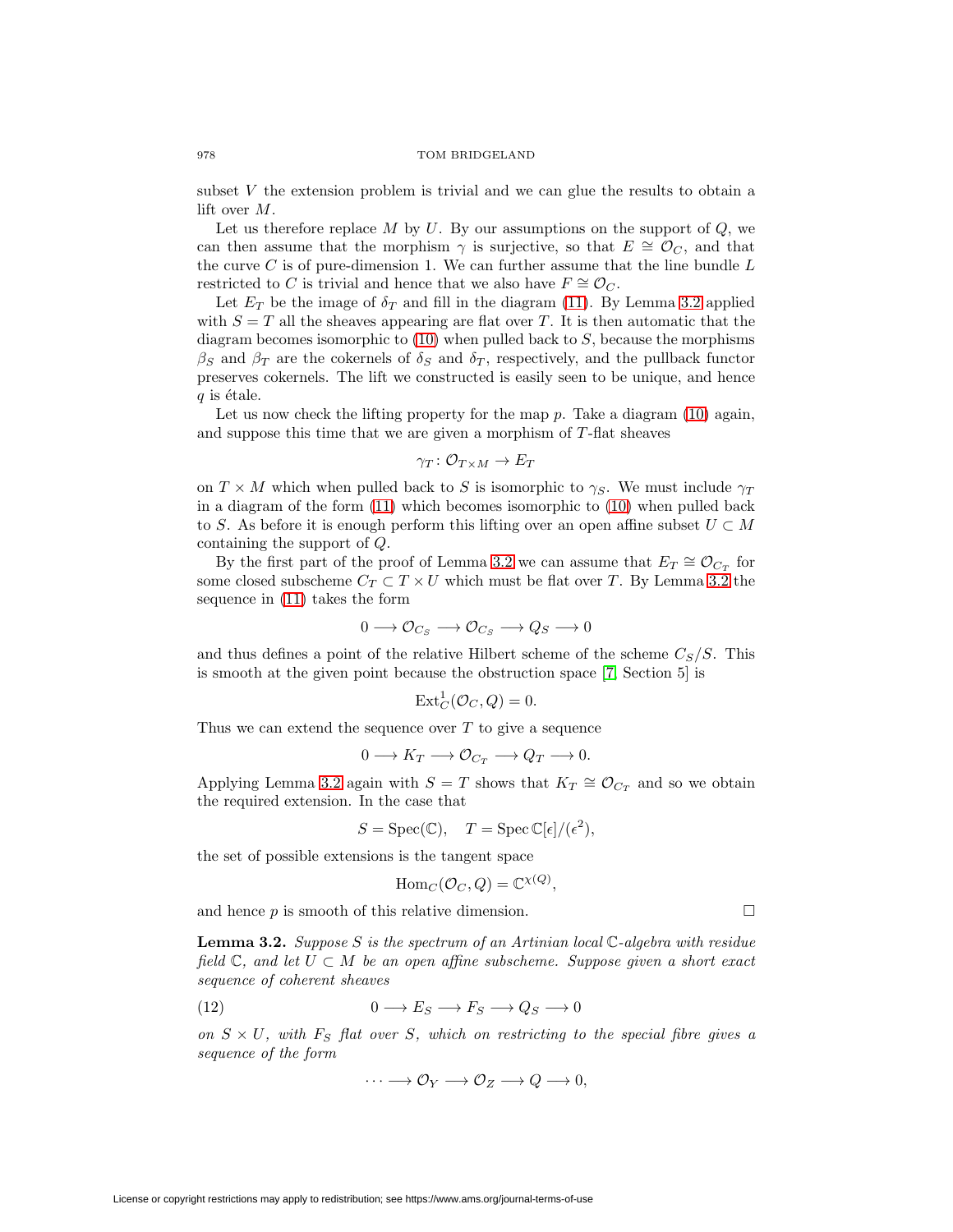with  $Z \subset U$  a Cohen-Macaulay curve and Q supported in dimension 0. Then all the sheaves appearing in [\(12\)](#page-9-1) are S-flat, and

$$
E_S \cong F_S \cong \mathcal{O}_{Z_S}
$$

for some closed subscheme  $Z_S \subset S \times U$ .

*Proof.* Since U is affine, we can lift the epimorphism  $\mathcal{O}_U \to \mathcal{O}_Y$  to a morphism  $\mathcal{O}_{S\times U} \to E_S$ . This is then surjective by Nakayama's lemma. The same argument applies to  $F_S$ . Thus

$$
E_S \cong \mathcal{O}_{Y_S}, \quad F_S \cong \mathcal{O}_{Z_S},
$$

for subschemes  $Y_S, Z_S \subset S \times U$ . The inclusion  $E_S \subset F_S$  implies that  $Y_S \subset Z_S$  and hence there is a surjection

<span id="page-10-0"></span>
$$
\mathcal{O}_{Z_S} \twoheadrightarrow \mathcal{O}_{Y_S}.
$$

When restricted to the special fibre, this becomes a surjection  $\mathcal{O}_Z \rightarrow \mathcal{O}_Y$  which is an isomorphism away from the support of  $Q$ . Since  $Q$  has dimension zero and  $Z$ is Cohen-Macaulay, this must be an isomorphism. Thus  $Z = Y$ . Restricting [\(12\)](#page-9-1) to the special fibre and using purity of  $\mathcal{O}_Y$  shows that  $Q_S$  and hence also  $E_S$  are flat over S. If  $K_S$  is the kernel of the surjection [\(13\)](#page-10-0), then restricting to the special fibre and using flatness of  $E_S$  shows that  $K_S = 0$ .

### 4. Hall algebra identities

Our strategy for proving Theorem 1.1 is to first prove identities in a motivic Hall algebra and to then apply an integration map to obtain identities of generating functions for DT invariants. In this section we prove some identities in an infinitetype version of the Hall algebra.

We start by briefly recalling the definition of the motivic Hall algebra  $H(\mathcal{A})$ . We refer the reader to [\[3,](#page-28-7) Section 3.4] for more details. We then introduce an infinitetype version of the Hall algebra  $H_{\infty}(\mathcal{A})$ . This provides a simple context in which to state the identities of this section without having to worry about convergence issues. Although these identities themselves will not be used in the rest of the paper, the arguments used to prove them will appear several times later on.

One difference from [\[3\]](#page-28-7) which will be important later (see Theorem [6.3\)](#page-21-0) is that we will always take our Grothendieck groups to be defined with complex rather than integral coefficients (we could also have taken rational coefficients).

4.1. **Motivic Hall algebra.** Suppose S is a stack, locally of finite type over  $\mathbb C$  and with affine stabilizers. There is a relative Grothendieck group  $K(\text{St}/\text{S})$  defined as the complex vector space spanned by equivalence classes of symbols of the form

<span id="page-10-1"></span>
$$
(14) \t\t\t [X \xrightarrow{f} S],
$$

with X a stack of finite type over  $\mathbb C$  with affine stabilizers and f a morphism of stacks, modulo the following relations:

(a) for every pair of stacks  $X$  and  $Y$  a relation

$$
[X_1 \amalg X_2 \xrightarrow{f_1 \sqcup f_2} S] = [X_1 \xrightarrow{f_1} S] + [X_2 \xrightarrow{f_2} S],
$$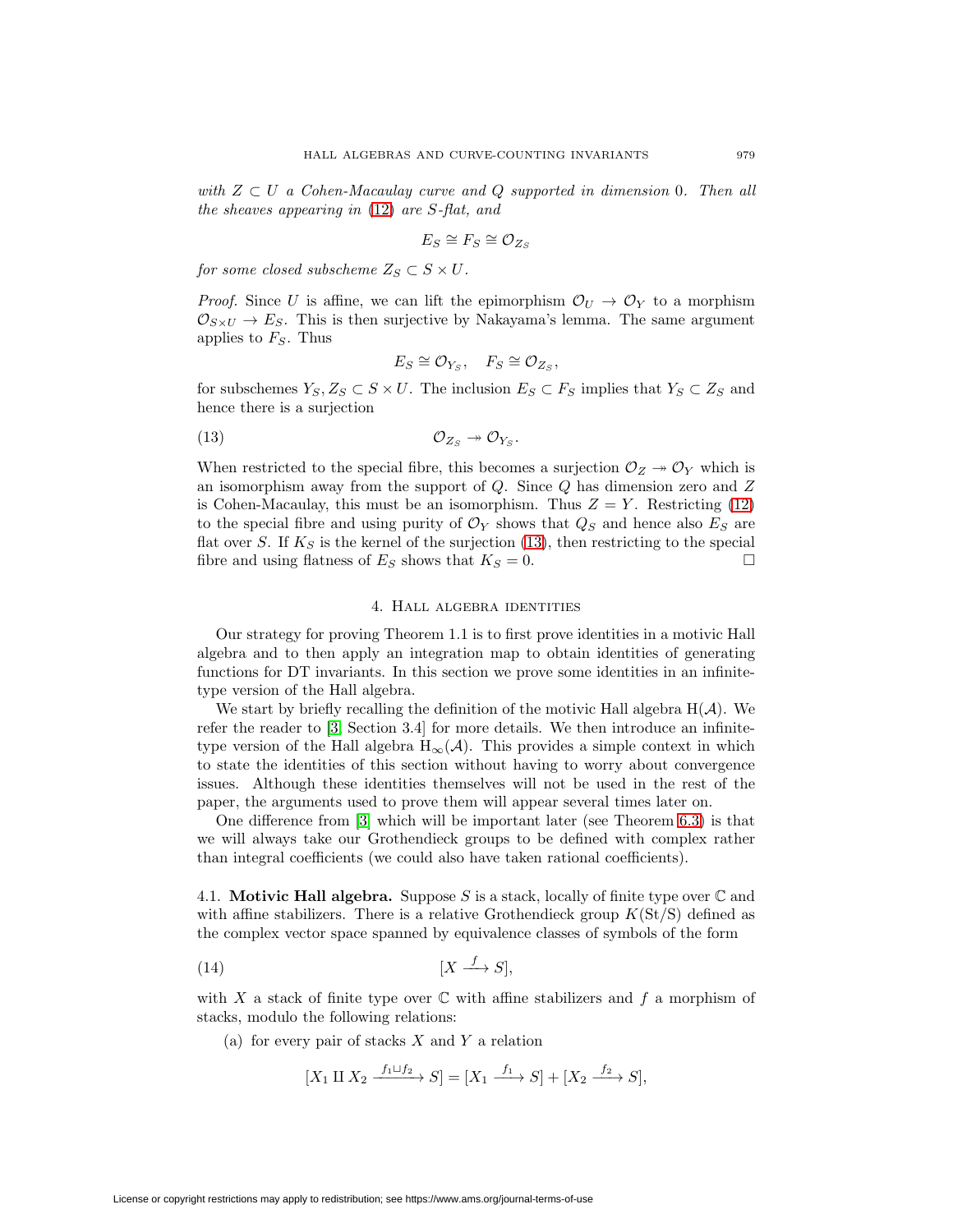(b) for every commutative diagram



with  $g$  an equivalence on  $\mathbb{C}\text{-valued points}$ , a relation

$$
[X_1 \xrightarrow{f_1} S] = [X_2 \xrightarrow{f_2} S],
$$

(c) for every pair of Zariski locally trivial fibrations

$$
h_1 \colon X_1 \to Y, \quad h_2 \colon X_2 \to Y
$$

with the same fibres and every morphism  $g: Y \to S$ , a relation

$$
[X_1 \xrightarrow{g \circ h_1} S] = [X_2 \xrightarrow{g \circ h_2} S].
$$

The group  $K(\text{St}/\text{S})$  has the structure of a  $K(\text{St}/\mathbb{C})$ -module defined by setting

$$
[X] \cdot [Y \xrightarrow{f} S] = [X \times Y \xrightarrow{f \circ \pi_2} S]
$$

and extending linearly.

The motivic Hall algebra [\[3,](#page-28-7) Section 4] is the vector space

$$
H(\mathcal{A}) = K(\mathrm{St}/\mathcal{M})
$$

equipped with a noncommutative product given explicitly by the rule

$$
[X_1 \xrightarrow{f_1} \mathcal{M}] * [X_2 \xrightarrow{f_2} \mathcal{M}] = [Z \xrightarrow{bob} \mathcal{M}],
$$

where  $h$  is defined by the Cartesian square

(15) 
$$
Z \xrightarrow{h} \mathcal{M}^{(2)} \xrightarrow{b} \mathcal{M}
$$

$$
\downarrow \qquad \qquad \downarrow (a_1, a_2)
$$

$$
X_1 \times X_2 \xrightarrow{f_1 \times f_2} \mathcal{M} \times \mathcal{M}
$$

It is an algebra over  $K(\mathrm{St}/\mathbb{C})$ .

4.2. **Infinite-type version.** Given a stack S as before, define an infinite-type Grothendieck group  $L(\text{St}_{\infty}/S)$  by considering symbols [\(14\)](#page-10-1) as above, but with X only assumed to be locally of finite type over  $\mathbb C$ . We also drop the relation (a) since otherwise one gets the zero vector space. The infinite-type Hall algebra is then the vector space

$$
H_{\infty}(\mathcal{A}) = L(\mathrm{St}_{\infty}/\mathcal{A})
$$

with the convolution product defined exactly as before.

We shall need some notation for various particular elements of  $H_{\infty}(\mathcal{A})$ . Given an open substack  $\mathcal{N} \subset \mathcal{M}$ , we write

$$
1_{\mathcal{N}} = [\mathcal{N} \xrightarrow{i} \mathcal{M}] \in H_{\infty}(\mathcal{A}),
$$

where  $i: \mathcal{N} \to \mathcal{M}$  denotes the inclusion map. Pulling back the morphism [\(3\)](#page-4-3) to  $\mathcal{N} \subset \mathcal{M}$  gives a stack  $\mathcal{N}(\mathcal{O})$  with a morphism  $q: \mathcal{N}(\mathcal{O}) \to \mathcal{N}$  and hence an element

$$
1_{\mathcal{N}}^{\mathcal{O}} = [\mathcal{N}(\mathcal{O}) \xrightarrow{q} \mathcal{M}] \in H_{\infty}(\mathcal{A}).
$$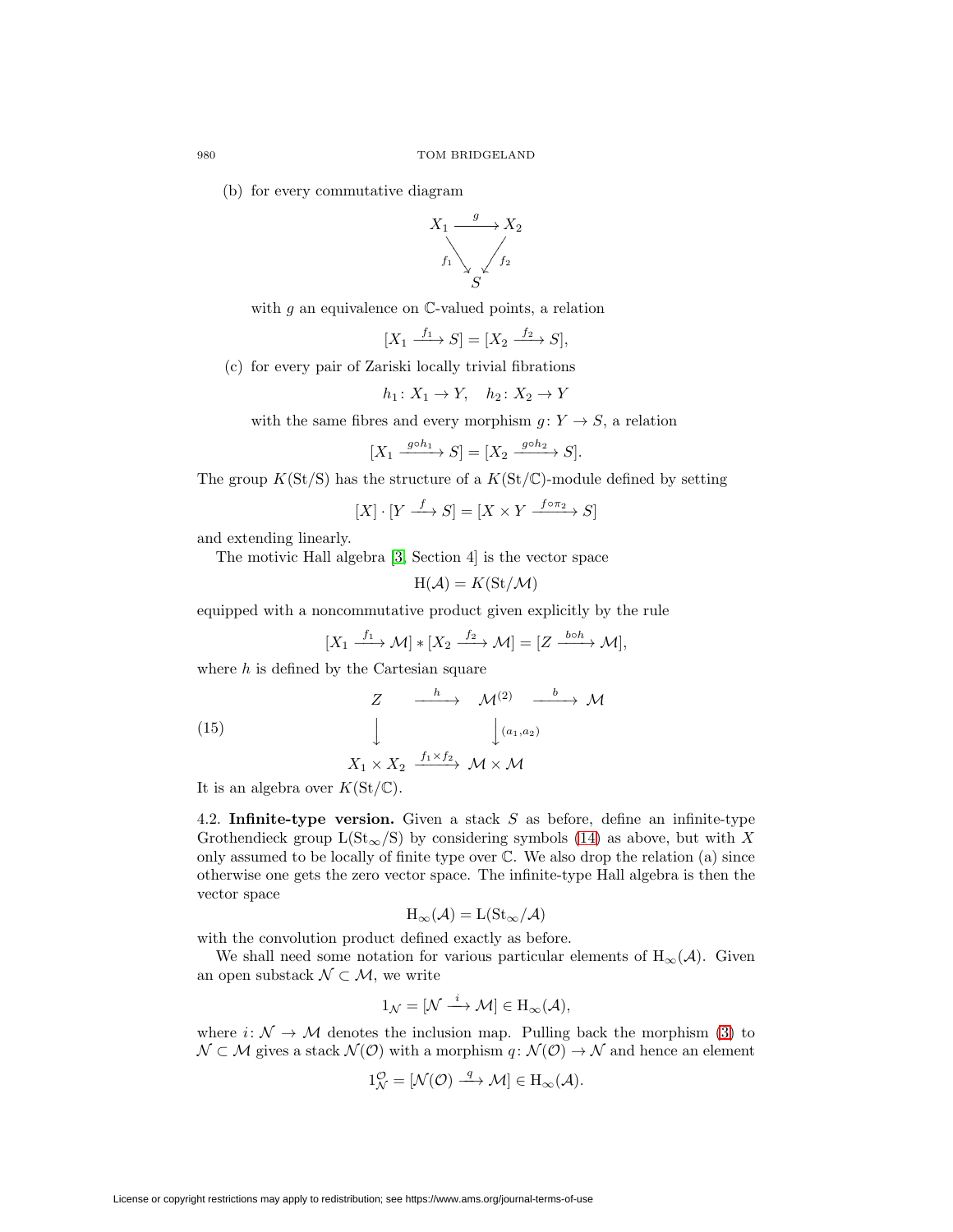We abuse notation by using the same symbol for an open substack of  $\mathcal M$  and the corresponding full subcategory of  $A$  defined by its  $C$ -valued points. Thus, for example, by [\[10,](#page-28-4) Prop. 2.3.1], the objects of the categories  $P$  and  $Q$  of Section [2.2](#page-3-1) are the C-valued points of open substacks  $\mathcal{P} \subset \mathcal{M}$  and  $\mathcal{Q} \subset \mathcal{M}$ , and there are corresponding elements

$$
1_{\mathcal{P}}, 1_{\mathcal{Q}} \in \mathrm{H}_{\infty}(\mathcal{A}).
$$

Finally, restricting  $q$  to the open substacks of Lemma [2.6](#page-6-1) defines further elements

$$
\mathcal{H} = [\mathop{\rm Hilb}\nolimits_M \xrightarrow{q} \mathcal{M}] \in \mathop{\rm H}_\infty(\mathcal{A}), \quad \mathcal{H}^\sharp = [\mathop{\rm Hilb}\nolimits_M^\sharp \xrightarrow{q} \mathcal{M}] \in \mathop{\rm H}_\infty(\mathcal{A}).
$$

We will now establish some identities in the ring  $H_{\infty}(\mathcal{A})$  relating these elements.

## 4.3. **Torsion pair identities.**

<span id="page-12-1"></span>**Lemma 4.1.** There is an identity

$$
1_{\mathcal{M}} = 1_{\mathcal{P}} * 1_{\mathcal{Q}}.
$$

Proof. Form a Cartesian square

$$
\begin{array}{ccc}\nZ & \xrightarrow{f} & \mathcal{M}^{(2)} & \xrightarrow{b} & \mathcal{M} \\
\downarrow & & \downarrow^{(a_1, a_2)} & \\
\mathcal{P} \times \mathcal{Q} & \xrightarrow{i} & \mathcal{M} \times \mathcal{M}\n\end{array}
$$

where the map i is the open embedding. Since the morphism  $(a_1, a_2)$  satisfies the iso-fibration property of [\[3,](#page-28-7) Lemma A.1], the groupoid of S-valued points of  $Z$  can be described as follows. The objects are short exact sequences of S-flat sheaves on  $S \times M$  of the form

<span id="page-12-0"></span>(16) 
$$
0 \longrightarrow P \longrightarrow E \longrightarrow Q \longrightarrow 0
$$

such that  $P$  and  $Q$  define flat families of sheaves on  $M$  lying in the subcategories  $P$  and  $Q$ , respectively. The morphisms are isomorphisms of short exact sequences. The composition

$$
g = b \circ f \colon Z \to \mathcal{M}
$$

sends such a short exact sequence to the object  $E$ . This morphism induces an equivalence on C-valued points because of the torsion pair property: every object  $E$  of  $\mathcal A$  fits into a unique short exact sequence of the form [\(16\)](#page-12-0). Thus the identity follows from relation (b) above.  $\Box$ 

<span id="page-12-2"></span>**Lemma 4.2.** There is an identity

$$
1^{\mathcal{O}}_{\mathcal{M}} = 1^{\mathcal{O}}_{\mathcal{P}} * 1^{\mathcal{O}}_{\mathcal{Q}}.
$$

Proof. Form Cartesian squares

$$
\begin{array}{ccccccc}\nY & \xrightarrow{p} & X & \xrightarrow{j} & \mathcal{M}^{(2)} & \xrightarrow{b} & \mathcal{M}^{(2)} \\
& & \downarrow & & \downarrow & & \downarrow & & \downarrow & \\
\mathcal{P}(\mathcal{O}) \times \mathcal{Q}(\mathcal{O}) & \xrightarrow{(q, id)} & \mathcal{P} \times \mathcal{Q}(\mathcal{O}) & \xrightarrow{(i,q)} & \mathcal{M} \times \mathcal{M}\n\end{array}
$$

Then  $1_p^{\circ} * 1_Q^{\circ}$  is represented by the composite map  $b \circ j \circ p: Y \to M$ . Note that, by Lemma [2.5,](#page-5-1) the map

$$
q\colon \mathcal{P}(\mathcal{O}) \to \mathcal{P}
$$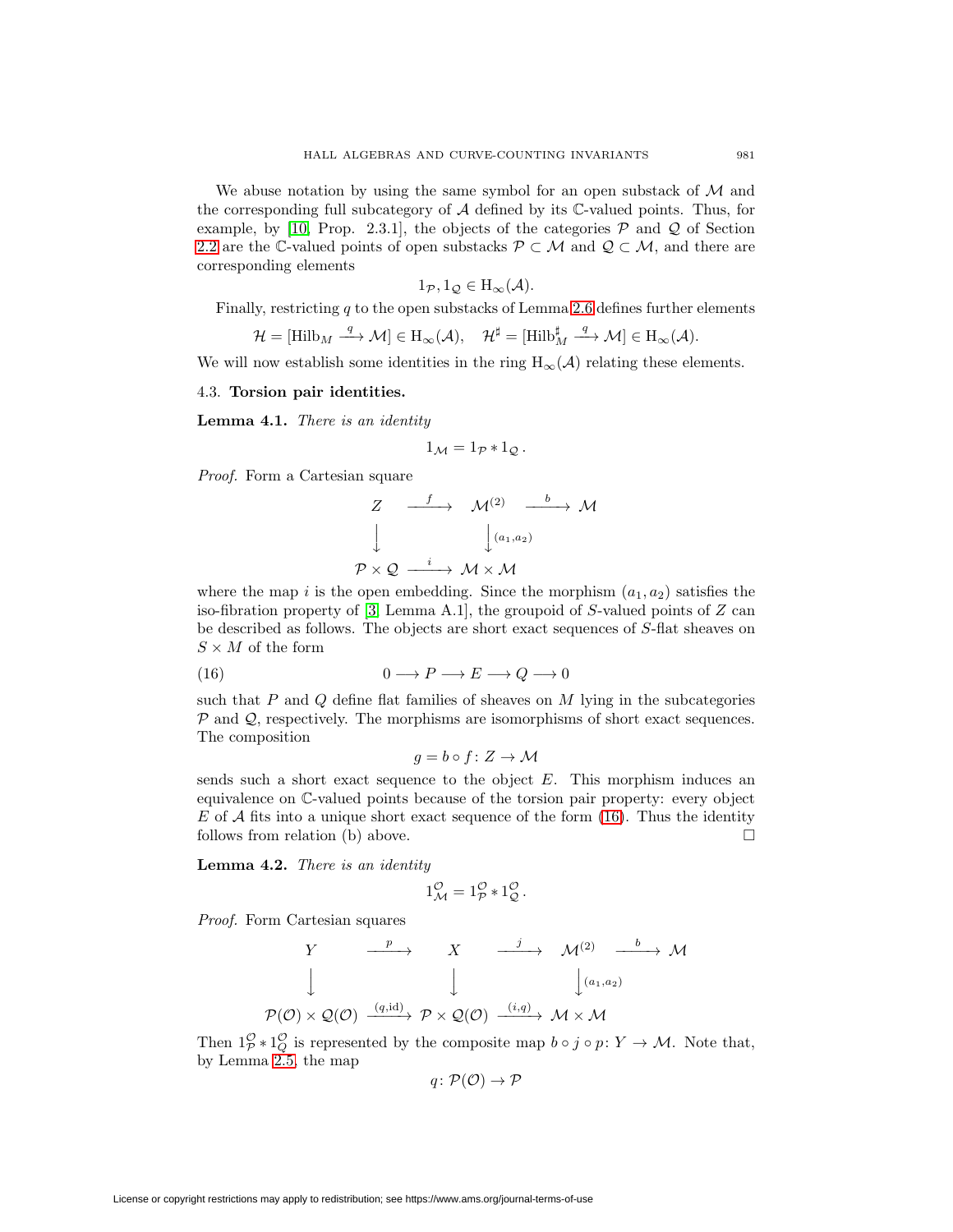is a Zariski locally trivial fibration, with fibre over a zero-dimensional sheaf P being the vector space  $H^0(M, P)$ . By pullback the same is true of the morphism p.

The groupoid of  $S$ -valued points of  $X$  is as follows. The objects are short exact sequences of S-flat sheaves on  $S \times M$  of the form

$$
0 \longrightarrow P \stackrel{\alpha}{\longrightarrow} E \stackrel{\beta}{\longrightarrow} Q \longrightarrow 0
$$

such that  $P$  and  $Q$  define flat families of sheaves on  $M$  lying in the subcategories  $P$  and  $Q$ , respectively, together with a map

$$
\gamma\colon \mathcal{O}_{S\times M}\to Q.
$$

The morphisms are isomorphisms of short exact sequences commuting with the map  $\gamma$ . We can represent these objects as diagrams

<span id="page-13-1"></span>(17) 
$$
\mathcal{O}_{S \times M}
$$

$$
0 \longrightarrow P \longrightarrow E \longrightarrow Q \longrightarrow 0
$$

Consider the stack Z of Lemma [4.1](#page-12-1) with its map  $g: Z \to M$  and form a Cartesian square

$$
W \xrightarrow{h} \mathcal{M}(\mathcal{O})
$$

$$
\downarrow \qquad \qquad q \downarrow
$$

$$
Z \xrightarrow{g} \mathcal{M}
$$

Since  $g$  induces an equivalence on  $\mathbb{C}$ -valued points, so too does  $h$ , so the element  $\frac{1}{\alpha}$  can be represented by the morphism  $q \circ h$ .

The groupoid of  $S$ -valued points of  $W$  can be represented by diagrams

(18) 
$$
\mathcal{O}_{S \times M}
$$

$$
\downarrow \delta
$$

$$
0 \longrightarrow P \xrightarrow[\alpha]{\sim} E \xrightarrow[\beta]{\sim} Q \longrightarrow 0
$$

Setting  $\gamma = \beta \circ \delta$  defines a morphism of stacks  $W \to X$ . It is easy to see that this is a Zariski locally trivial fibration, with fibre over a C-valued point of X represented by a diagram [\(17\)](#page-13-1) being an affine space for  $H^0(M, P)$ . Since this is the same fibre as the map  $p$ , the result follows from relation (c) above.

4.4. **Hilbert scheme identity.** The next result is analogous to an identity proved by Engel and Reineke [\[5,](#page-28-8) Lemma 5.1] in the context of Hall algebras of quiver representations defined over finite fields.

<span id="page-13-0"></span>**Lemma 4.3.** There is an identity

$$
1_{\mathcal{M}}^{\mathcal{O}} = \mathcal{H} * 1_{\mathcal{M}}.
$$

Proof. Form a Cartesian square

$$
Z \xrightarrow{s} \mathcal{M}^{(2)} \xrightarrow{b} \mathcal{M}
$$
  
\n $(r, a_2 \circ s)$   
\n $\downarrow (a_1, a_2)$   
\n $\downarrow (a_1, a_2)$   
\n $\text{Hilb}_M \times \mathcal{M} \xrightarrow{(q, id)} \mathcal{M} \times \mathcal{M}$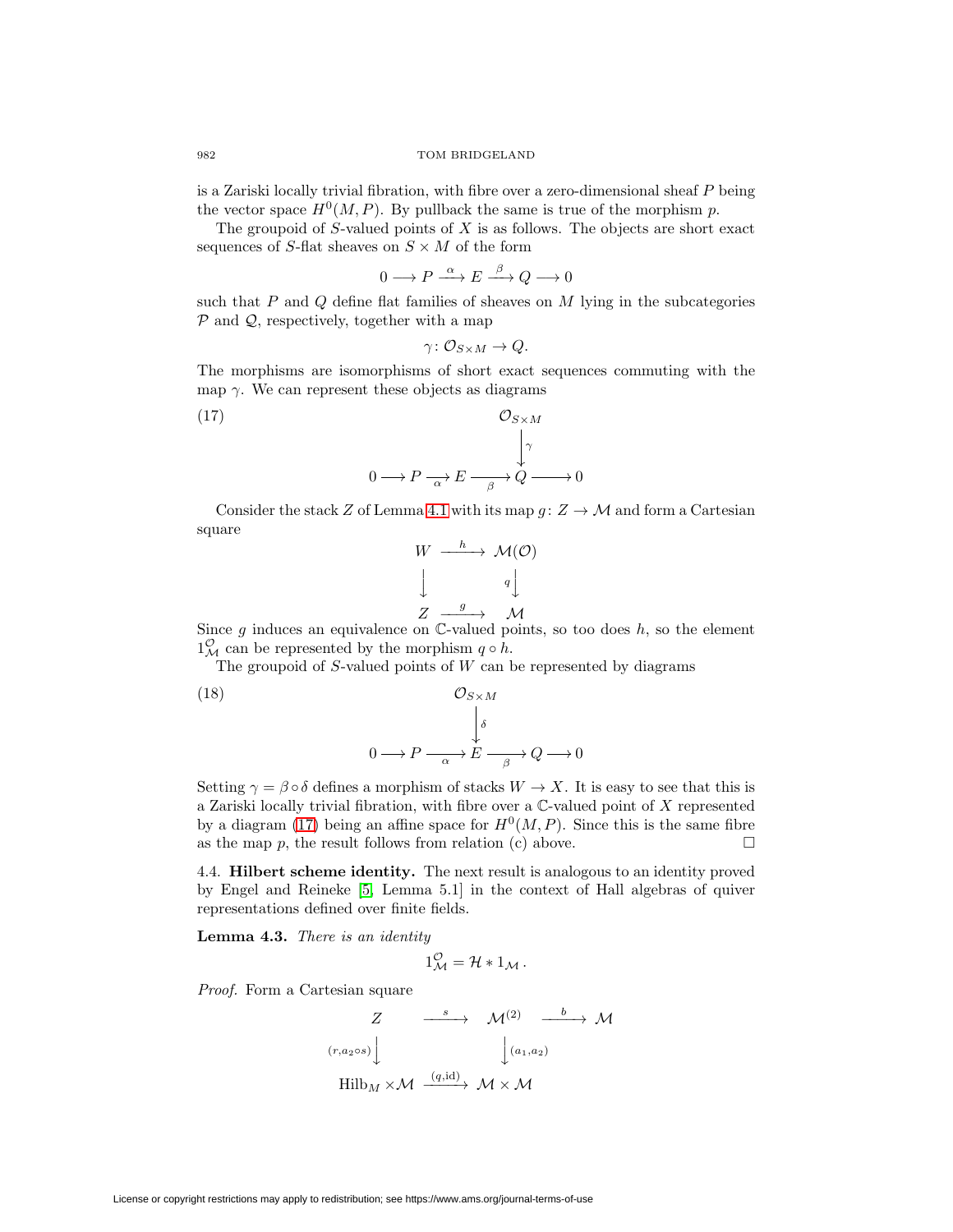The groupoid of S-valued points of  $Z$  can be described as follows. The objects are short exact sequences of S-flat sheaves on  $S \times M$ 

$$
0 \longrightarrow A \xrightarrow{\alpha} E \xrightarrow{\beta} B \longrightarrow 0
$$

together with an epimorphism  $\gamma: \mathcal{O}_{S \times M} \to A$ . The morphisms are isomorphisms of such short exact sequences commuting with the maps from  $\mathcal{O}_{S\times M}$ . We can represent these objects as diagrams of the form

<span id="page-14-0"></span>(19) 
$$
\mathcal{O}_{S \times M}
$$

$$
\downarrow^{\gamma}
$$

$$
0 \longrightarrow A \longrightarrow E \longrightarrow^{\beta} B \longrightarrow 0
$$

There is a morphism of stacks  $h: Z \to \mathcal{M}(\mathcal{O})$  sending a diagram [\(19\)](#page-14-0) to the composite map

$$
\delta = \alpha \circ \gamma \colon \mathcal{O}_{S \times M} \to E.
$$

This morphism fits into a commuting diagram of stacks



Then h induces an equivalence on C-valued points, because every map  $\delta: \mathcal{O}_M \to E$ in A factors uniquely as an epimorphism  $\gamma: \mathcal{O}_M \to A$  followed by a monomorphism  $\alpha\colon A\hookrightarrow E.$  $\hookrightarrow E$ .

# 4.5. **Stable pair identity.**

<span id="page-14-1"></span>**Lemma 4.4.** There is an identity

$$
1_Q^{\mathcal{O}} = \mathcal{H}^{\sharp} * 1_Q.
$$

Proof. This is similar to Lemma [4.3.](#page-13-0) We consider the Cartesian square

$$
Z \xrightarrow{s} \mathcal{M}^{(2)} \xrightarrow{b} \mathcal{M}
$$
  
\n $(r, a_2 \circ s)$   
\n $\downarrow$   $(a_1, a_2)$   
\n $\downarrow$   $(a_1, a_2)$   
\n $\text{Hilb}_M^{\sharp} \times \mathcal{Q} \xrightarrow{(q, i)} \mathcal{M} \times \mathcal{M}$ 

This time the objects in the groupoid of  $S$ -valued points of  $W$  are diagrams of S-flat sheaves on  $S \times M$  of the form

(21) 
$$
\mathcal{O}_{S \times M}
$$

$$
\downarrow^{\gamma}
$$

$$
0 \longrightarrow A \longrightarrow E \longrightarrow^{\beta} B \longrightarrow 0
$$

such that for each point  $s \in S(\mathbb{C})$ , the pullback  $B_s$  is in Q and the map  $\gamma_s : \mathcal{O}_M \to$  $A_s$  is an epimorphism in  $\mathcal{A}^\sharp$ . In particular, by Lemma 2.3 this implies that  $A_s$  is in  $Q$  and hence so too is  $E_s$ .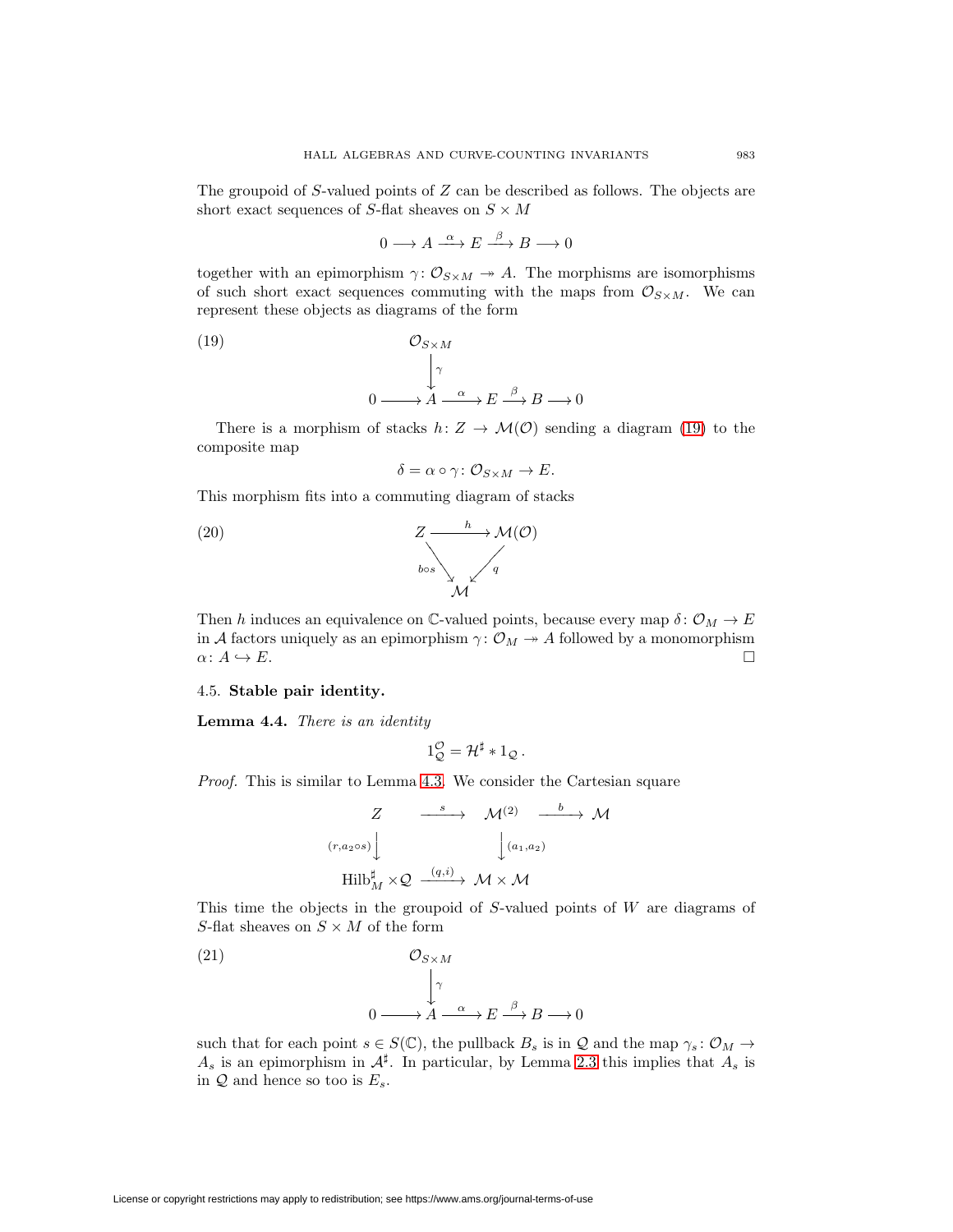There is a morphism  $h: Z \to \mathcal{Q}(\mathcal{O})$  sending such an object to the composite morphism  $\delta = \alpha \circ \gamma$  as before and a commutative diagram



Once again h is an equivalence on C-valued points, this time because if  $E \in \mathcal{Q}$ , then every map  $\mathcal{O}_M \to E$  factors uniquely as an epimorphism  $\mathcal{O}_M \to A$  in  $\mathcal{A}^{\sharp}$ followed by a monomorphism  $A \to E$  in  $\mathcal{A}^{\sharp}$ . By Lemma 2.3, one then has  $A \in \mathcal{Q}$ , and forming the short exact sequence

$$
0\longrightarrow A\longrightarrow E\longrightarrow B\longrightarrow 0
$$

in  $\mathcal{A}^{\sharp}$  and applying the argument of Lemma 2.3 gives  $B \in \mathcal{Q}$  also.

$$
\Box
$$

### 5. Hall algebras of dimension one sheaves

In this section we assemble some general properties of Hall algebras of coherent sheaves on M supported in dimension  $\leq 1$ . We first adapt some material from [\[3\]](#page-28-7) to this context and then introduce a formal completion operation which allows us to treat the infinite sums of invariants appearing in Theorem [1.1.](#page-2-0) Finally, we consider the properties of the dualizing functor applied to pure-dimension 1 sheaves.

### 5.1. **Hall algebra and integration map.** We write

$$
\mathcal{C} = \text{Coh}_{\leq 1}(M) \subset \text{Coh}(M) = \mathcal{A}
$$

for the full subcategory consisting of sheaves with support of dimension  $\leq 1$ . By our usual abuse of notation, this corresponds to an open and closed substack

$$
\mathcal{C}\subset \mathcal{M}.
$$

As in [\[3,](#page-28-7) Section 4.4] there is a  $K(\text{St}/\mathcal{C})$ -subalgebra  $H(\mathcal{C}) \subset H(\mathcal{A})$  spanned by symbols

<span id="page-15-0"></span>
$$
(23)\t\t\t\t [X \xrightarrow{f} \mathcal{M}]
$$

factoring via the inclusion  $C \subset M$ . As explained in [\[3,](#page-28-7) Section 5.1] there is a  $K(\text{Var}/\mathbb{C})[\mathbb{L}^{-1}]$ -subalgebra

$$
H_{\mathrm{reg}}(\mathcal{C}) \subset H(\mathcal{C})
$$

spanned by symbols  $(23)$  with X a scheme. Elements of this subalgebra are called regular. The quotient algebra

$$
H_{\rm sc}(\mathcal{C}) = H_{\rm reg}(\mathcal{C})/(\mathbb{L}-1)\, H_{\rm reg}(\mathcal{C})
$$

is commutative and is equipped with a Poisson bracket

$$
\{f,g\} = \frac{f*g - g*f}{\mathbb{L} - 1} \mod (\mathbb{L} - 1).
$$

All these algebras are graded by the commutative monoid  $\Delta$ , the basic reason being the decomposition

<span id="page-15-1"></span>(24) 
$$
\mathcal{C} = \coprod_{\alpha \in \Delta} \mathcal{C}_{\alpha}
$$

into open and closed substacks paramaterizing sheaves with a fixed Chern character.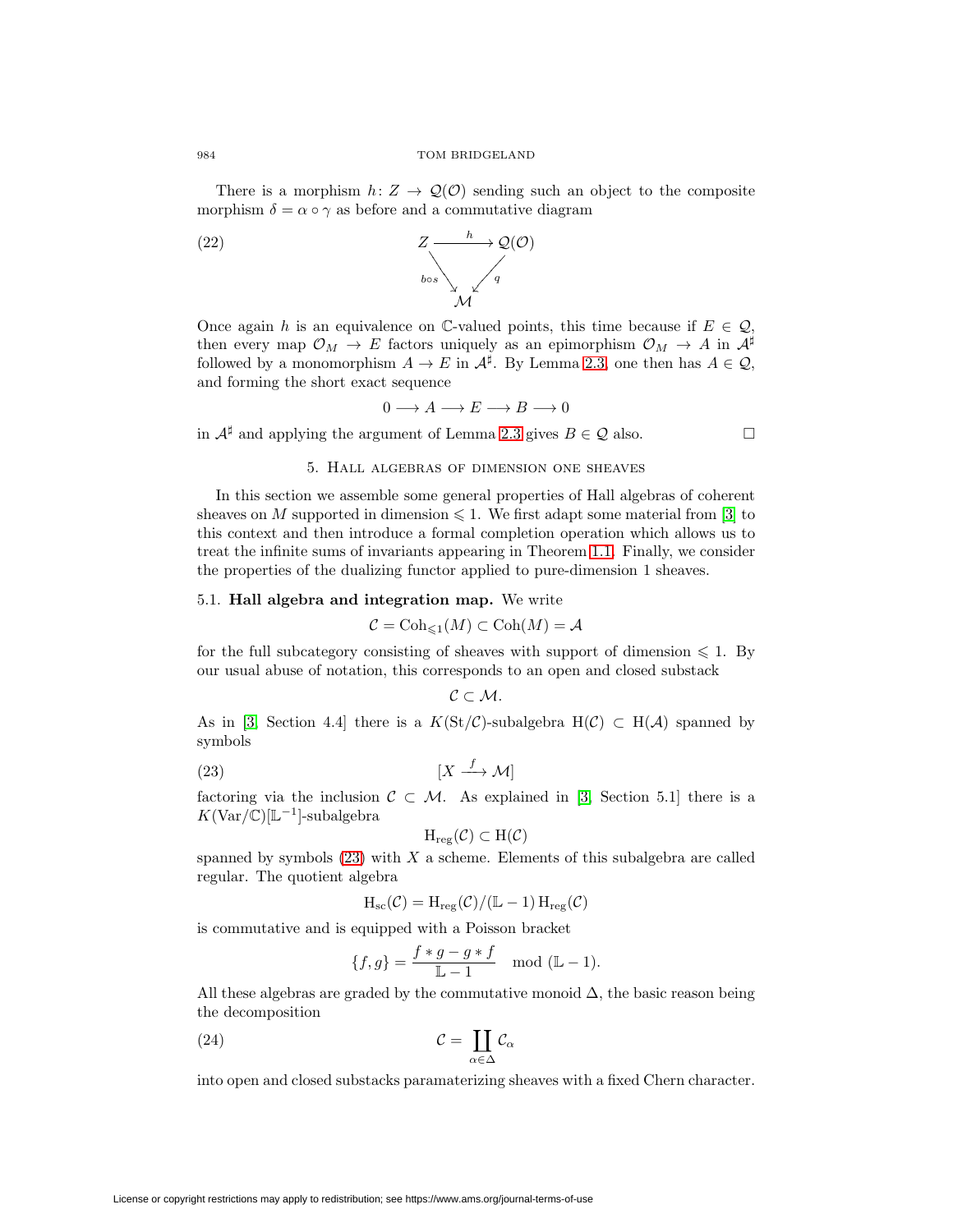Let  $\mathbb{C}[\Delta]$  denote the monoid algebra of  $\Delta$  over  $\mathbb{C}$ . It has basis given by symbols  $x^{\alpha}$  for  $\alpha \in \Delta$  with product defined by

$$
x^{\alpha} * x^{\beta} = x^{\alpha + \beta}.
$$

Since the Euler form on  $N_{\leq 1}(M)$  is trivial, we equip  $\mathbb{C}[\Delta]$  with the trivial Poisson bracket.

**Theorem 5.1.** There is a homomorphism of  $\Delta$ -graded Poisson algebras

 $I: \, \mathrm{H}_{\mathrm{sc}}(\mathcal{C}) \to \mathbb{C}[\Delta]$ 

with the property that

(25) 
$$
I([X \xrightarrow{f} \mathcal{C}_{\alpha}]) = \chi(X, f^{*}(\nu_{\mathcal{C}})) \cdot x^{\alpha},
$$

where  $\nu_c : \mathcal{C} \to \mathbb{Z}$  is the Behrend function for the stack  $\mathcal{C}$ .

Proof. This follows immediately from [\[3,](#page-28-7) Theorem 5.2] upon restricting to the subalgebra  $H(\mathcal{C}) \subset H(\mathcal{A}).$ 

5.2. **Laurent subsets.** Theorem [1.1](#page-2-0) involves Laurent series rather than polynomials. To fit these into our framework, we need to enlarge the algebras  $H(\mathcal{C})$  and  $\mathbb{C}[\Delta]$  in a formal way using the grading. In this section we explain how to do this.

**Definition 5.2.** A subset  $S \subset \Delta$  will be called Laurent if for each  $\beta \in N_1(M)$  the set of integers n for which  $(\beta, n) \in S$  is bounded below.

Let  $\Phi$  denote the set of Laurent subsets of  $\Delta$ . By Lemma [2.1](#page-2-1) this system of subsets satisfies the following:

- (a) If  $S, T \in \Phi$ , then so is  $S + T = {\alpha + \beta : \alpha \in S, \beta \in T}.$
- (b) If  $S, T \in \Phi$  and  $\alpha \in \Delta$ , there are only finitely many decompositions  $\alpha =$  $\beta + \gamma$  with  $\beta \in S$  and  $\gamma \in T$ .

Suppose that  $A = \bigoplus_{\gamma \in \Delta} A_{\gamma}$  is a  $\Delta$ -graded ring. We can form an abelian group  $A_{\Phi}$  whose elements are formal sums

<span id="page-16-0"></span>(26) 
$$
a = \sum_{\gamma \in S \subset \Delta} a_{\gamma}
$$

for Laurent subsets  $S \in \Phi$ . Given an element  $a \in A_{\Phi}$  as in [\(26\)](#page-16-0), we set  $\pi_{\gamma}(a) =$  $a_{\gamma} \in A_{\gamma}$ . The ring structure on A induces one on  $A_{\Phi}$  via the rule

$$
\pi_{\gamma}(a * b) = \sum_{\alpha + \beta = \gamma} \pi_{\alpha}(a) * \pi_{\beta}(b).
$$

We can equip  $A_{\Phi}$  with a topology by stipulating that a sequence  $(a_i) \subset A_{\Phi}$  is convergent if for any  $(\beta, m) \in \Delta$  there is an integer K such that

$$
i, j \geq K \implies \pi_{(\beta,n)}(a_i) = \pi_{(\beta,n)}(a_j) \text{ for all } n \leq m.
$$

It is easy to check using Lemma [2.1](#page-2-1) that with this topology  $A_{\Phi}$  becomes a topological algebra.

<span id="page-16-1"></span>**Lemma 5.3.** If A is a  $\Delta$ -graded C-algebra and  $a \in A_{\Phi}$  satisfies  $\pi_0(a)=0$ , then any series

$$
\sum_{j\geqslant 1}c_ja^j
$$

with coefficients  $c_j \in \mathbb{C}$  is convergent in the topological ring  $A_{\Phi}$ . In particular the element  $1 - a$  is invertible.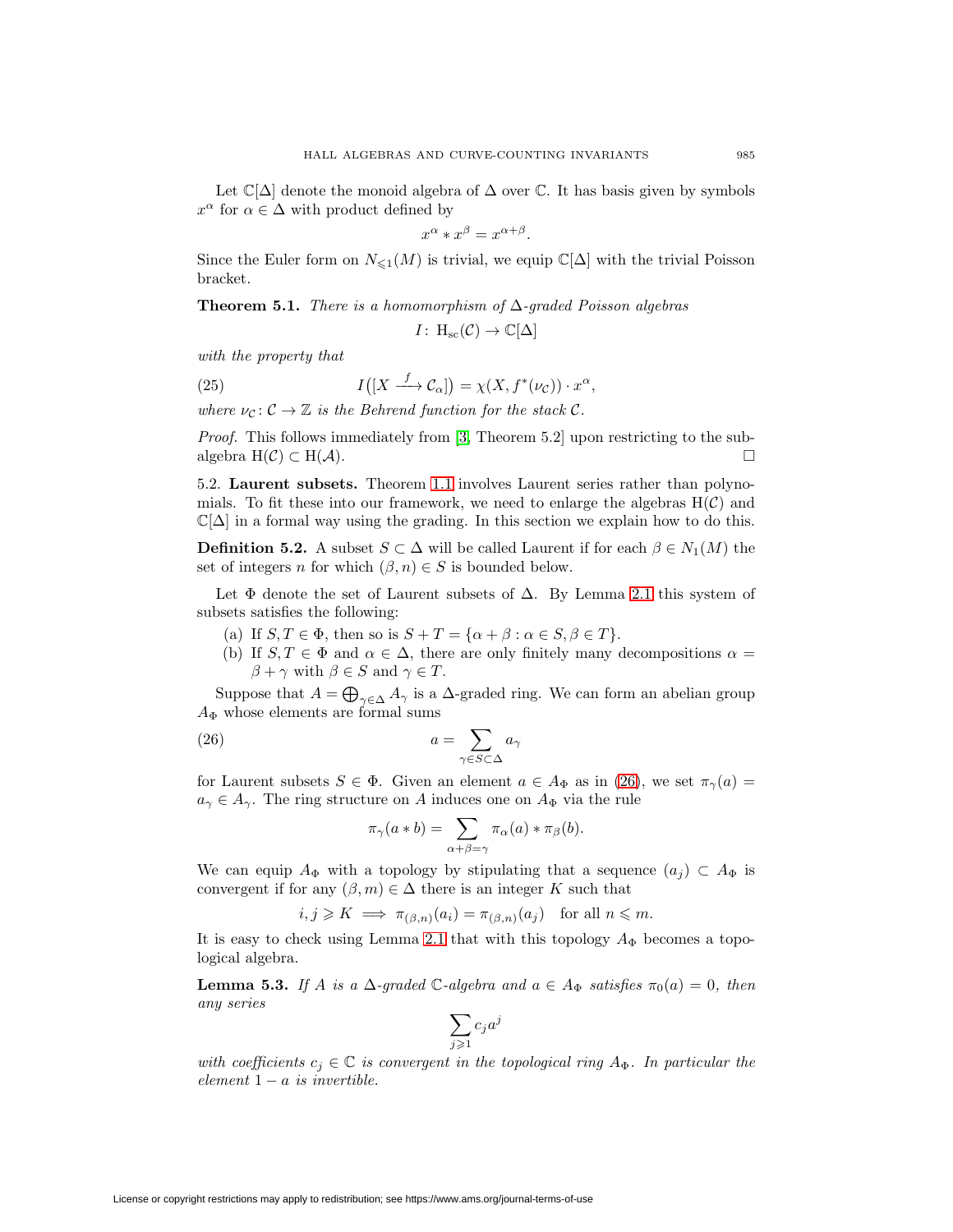Proof. Define a subset

$$
\Delta(a) = \{ \gamma \in \Delta : \pi_{\gamma}(a) \neq 0 \}.
$$

Then  $\Delta(a)$  is a Laurent subset consisting of nonzero elements. Fix  $(\beta, m) \in \Delta$  and consider elements  $\gamma = (\beta, n) \in \Delta$  with  $n \leq m$ . It follows from Lemma [2.1](#page-2-1) that there are only finitely many decompositions of such an element  $\gamma$  into a sum of the form

$$
\gamma = \gamma_1 + \dots + \gamma_k, \quad \gamma_i \in \Delta(a).
$$

The convergence of the given series follows immediately from this. The final statement follows by considering the geometric series in the usual way.  $\Box$ 

If A and B are two  $\Delta$ -graded algebras, then a  $\Delta$ -graded homomorphism  $f: A \rightarrow$ B induces a continuous homomorphism  $f_{\Phi}$ :  $A_{\Phi} \to B_{\Phi}$  by setting

$$
\pi_{\gamma}(f_{\Phi}(a)) = f(\pi_{\gamma}(a)).
$$

Note that if f is injective, then so is  $f_{\Phi}$ . Thus if A is a subring of B, we can identify  $A_{\Phi}$  with a subring of  $B_{\Phi}$ .

5.3. Φ**-finite elements.** Applying the construction of the last section to the Hall algebra gives a  $K(\text{St}/\mathbb{C})$ -algebra  $H(\mathcal{C})_{\Phi}$  with a  $K(\text{Var}/\mathbb{C})[\mathbb{L}^{-1}]$ -subalgebra

$$
H_{\mathrm{reg}}(\mathcal{C})_{\Phi}\subset H(\mathcal{C})_{\Phi}
$$

whose elements we again call regular. There is also a commutative quotient algebra

$$
H_{\rm sc}(\mathcal{C})_\Phi = H_{\rm reg}(\mathcal{C})_\Phi/(\mathbb{L}-1)\, H_{\rm reg}(\mathcal{C})_\Phi
$$

equipped with a Poisson bracket and a homomorphism of Poisson algebras

(27) 
$$
I_{\Phi}: H_{\rm sc}(\mathcal{C})_{\Phi} \to \mathbb{C}[\Delta]_{\Phi}.
$$

Recall the decomposition  $(24)$  of the stack C.

**Definition 5.4.** A morphism of stacks  $f: X \to \mathcal{C}$  will be called  $\Phi$ -finite if

(a)  $X_{\alpha} = f^{-1}(\mathcal{C}_{\alpha})$  is of finite type for all  $\alpha \in \Delta$ ,

(b) there is a subset  $S \in \Phi$  such that  $X_{\alpha}$  is empty unless  $\alpha \in S$ .

Any such morphism defines an element of the ring  $H(\mathcal{C})_{\Phi}$  defined by the formal sum

$$
\sum_{\alpha \in S} [X_{\alpha} \xrightarrow{f} C].
$$

To give some examples, introduce the open and closed subschemes

$$
\text{Hilb}_{M,\leq 1}=\mathcal{C}\cap \text{Hilb}_M, \quad \text{Hilb}_{M,\leq 1}^\sharp=\mathcal{C}\cap \text{Hilb}_M^\sharp
$$

parameterizing quotients of  $\mathcal{O}_M$  supported in dimension  $\leq 1$ .

<span id="page-17-0"></span>**Lemma 5.5.** The morphisms

$$
q\colon \operatorname{Hilb}_{M,\leqslant 1}\to \mathcal{C}, \quad q\colon \operatorname{Hilb}_{M,\leqslant 1}^\sharp\to \mathcal{C}
$$

are  $\Phi$ -finite. The corresponding elements  $\mathcal{H}_{\leq 1}$  and  $\mathcal{H}_{\leq 1}^{\sharp}$  of  $\text{H}(\mathcal{C})_{\Phi}$  satisfy

<span id="page-17-1"></span>(28) 
$$
I_{\Phi}(\mathcal{H}_{\leq 1}) = \sum_{(\beta,n)\in \Delta} (-1)^n \mathop{\rm DT}\nolimits(\beta,n) x^{\beta} q^n = \mathop{\rm DT}\nolimits_{\beta}(-q) \cdot x^{\beta},
$$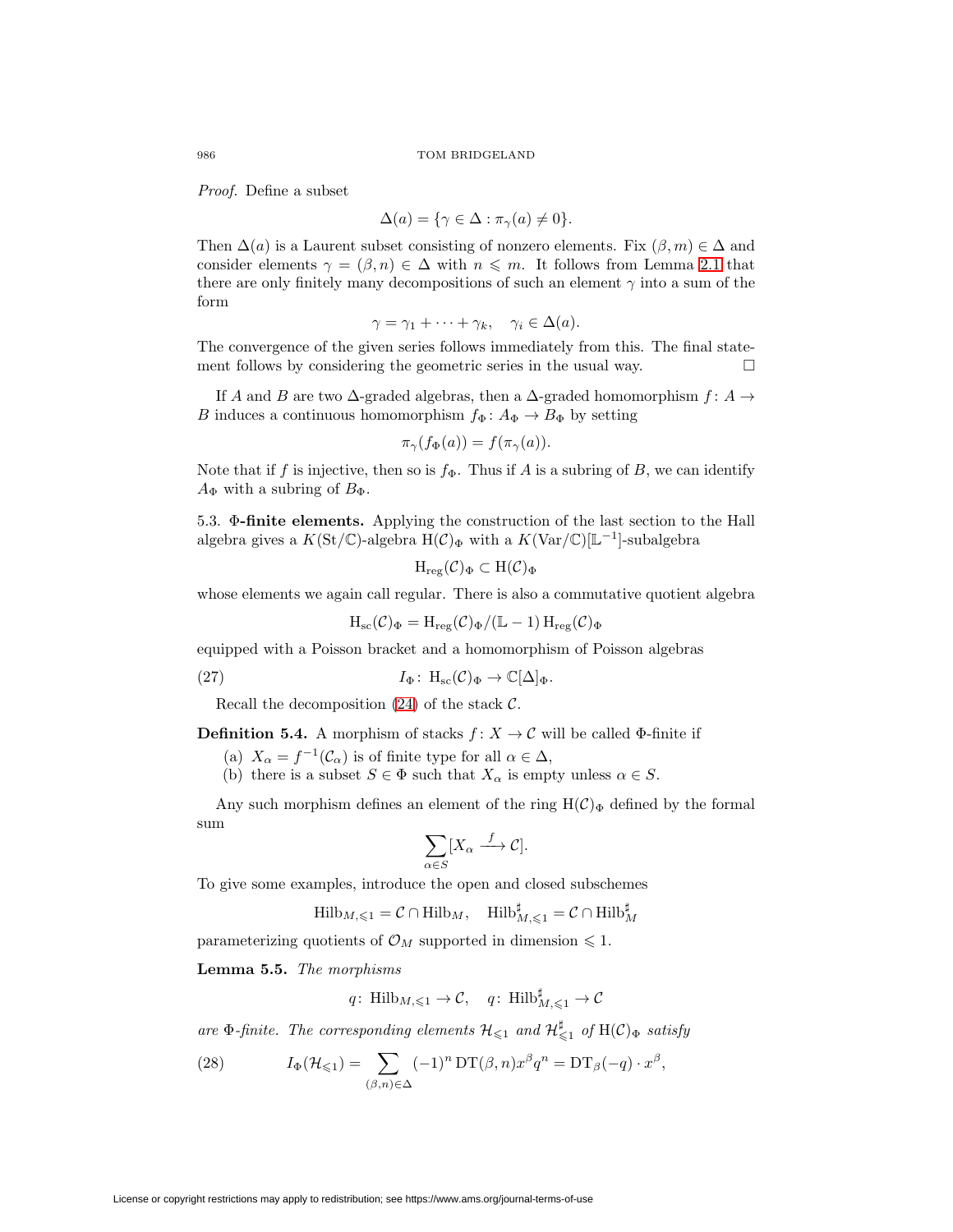where we have written  $x^{\beta} = x^{(\beta,0)}$  and  $q = x^{(0,1)}$ . Similarly

<span id="page-18-1"></span>(29) 
$$
I_{\Phi}(\mathcal{H}_{\leq 1}^{\sharp}) = \sum_{(\beta,n) \in \Delta} (-1)^n \operatorname{PT}(\beta,n) x^{\beta} q^n = \operatorname{PT}_{\beta}(-q) \cdot x^{\beta}.
$$

*Proof.* The Hilbert scheme parameterizing quotients of  $\mathcal{O}_M$  of fixed class  $\gamma \in N(M)$ is always of finite type. On the other hand the set of elements  $\gamma \in \Delta$  for which Hilb $_M(\gamma)$  is nonempty is Laurent, the basic reason being that the curves lying in a fixed class  $\beta \in N_1(M)$  have bounded genus. The same argument applies to the stable pair moduli space. The formulae then follow from Theorem [3.1](#page-7-3) and Behrend's description of DT invariants as a weighted Euler characteristic.

<span id="page-18-2"></span>5.4. **Duality functor.** There is a full subcategory  $\mathcal{Q} \cap \mathcal{C} \subset \mathcal{C}$  consisting of puredimension 1 sheaves.

**Lemma 5.6.** The functor

$$
\mathbb{D} = \mathcal{E}xt_{\mathcal{O}_M}^2(-, \mathcal{O}_M): \operatorname{Coh}(M) \to \operatorname{Coh}(M)
$$

restricts to a contravariant equivalence

$$
\mathbb{D}\colon \mathcal{Q}\cap\mathcal{C}\to \mathcal{Q}\cap\mathcal{C}
$$

satisfying  $\mathbb{D}^2 \cong id$ .

Proof. It is immediate from the definition that the functor

$$
\mathbb{D} = \mathbf{R}\mathcal{H}om_{\mathcal{O}_M}(-,\mathcal{O}_M)[2]: D^b \operatorname{Coh}(M) \to D^b \operatorname{Coh}(M)
$$

is a contravariant equivalence and satisfies  $\mathbb{D}^2 \cong id$ . Thus we must just show that with the given shift  $\mathbb D$  takes the subcategory  $\mathcal Q \cap \mathcal C$  into itself.

By Serre duality, for any object  $E \in \mathcal{Q} \cap \mathcal{C}$  and any point  $x \in M$ 

<span id="page-18-0"></span>(30) 
$$
\operatorname{Ext}^3_M(E, \mathcal{O}_x) = \operatorname{Hom}_M(\mathcal{O}_x, E)^* = 0,
$$

and so by the usual argument (see e.g.  $[4, Prop. 5.4]$  $[4, Prop. 5.4]$ ) E has a locally free resolution of length 2. Applying  $\mathbb D$  gives another length 2 complex of locally free sheaves  $\mathbb D(E)$ with the same support as E. By a standard argument (see e.g. [\[4,](#page-28-9) Lemma 4.2]) it follows that  $D(E)$  is concentrated in degree 0, and [\(30\)](#page-18-0) then shows that  $D(E)$  is pure.  $\Box$ 

The functor  $\mathbb D$  preserves families and hence induces an involution  $\mathbb D$  of the open substack  $Q \cap C \subset C$ . There is a  $K(\mathrm{St}/\mathbb{C})$ -submodule

$$
K(\operatorname{St}/\mathcal{Q}\cap\mathcal{C})\subset K(\operatorname{St}/\mathcal{C})
$$

spanned by maps [\(14\)](#page-10-1) factoring via the open substack  $\mathcal{Q} \cap \mathcal{C}$ . The involution  $\mathbb{D}$ defines a  $K(\mathrm{St}/\mathbb{C})$ -linear involution

$$
\mathbb{D}_*: K(\mathrm{St}/\mathcal{Q}\cap \mathcal{C})\to K(\mathrm{St}/\mathcal{Q}\cap \mathcal{C}).
$$

This will ultimately be responsible for the invariance of the DT generating function under the transformation  $q \leftrightarrow q^{-1}$ .

**Lemma 5.7.** The submodule  $K(\text{St}/\mathcal{Q}\cap\mathcal{C})$  is closed under the convolution product. It therefore defines a subalgebra  $H(Q \cap C) \subset H(C)$ . Moreover, one has

$$
\mathbb{D}_*(a*b) = \mathbb{D}_*(b)*\mathbb{D}_*(a),
$$

for any  $a, b \in H(Q \cap C)$ , or in other words,  $\mathbb{D}_*$  is an anti-involution of  $H(Q \cap C)$ .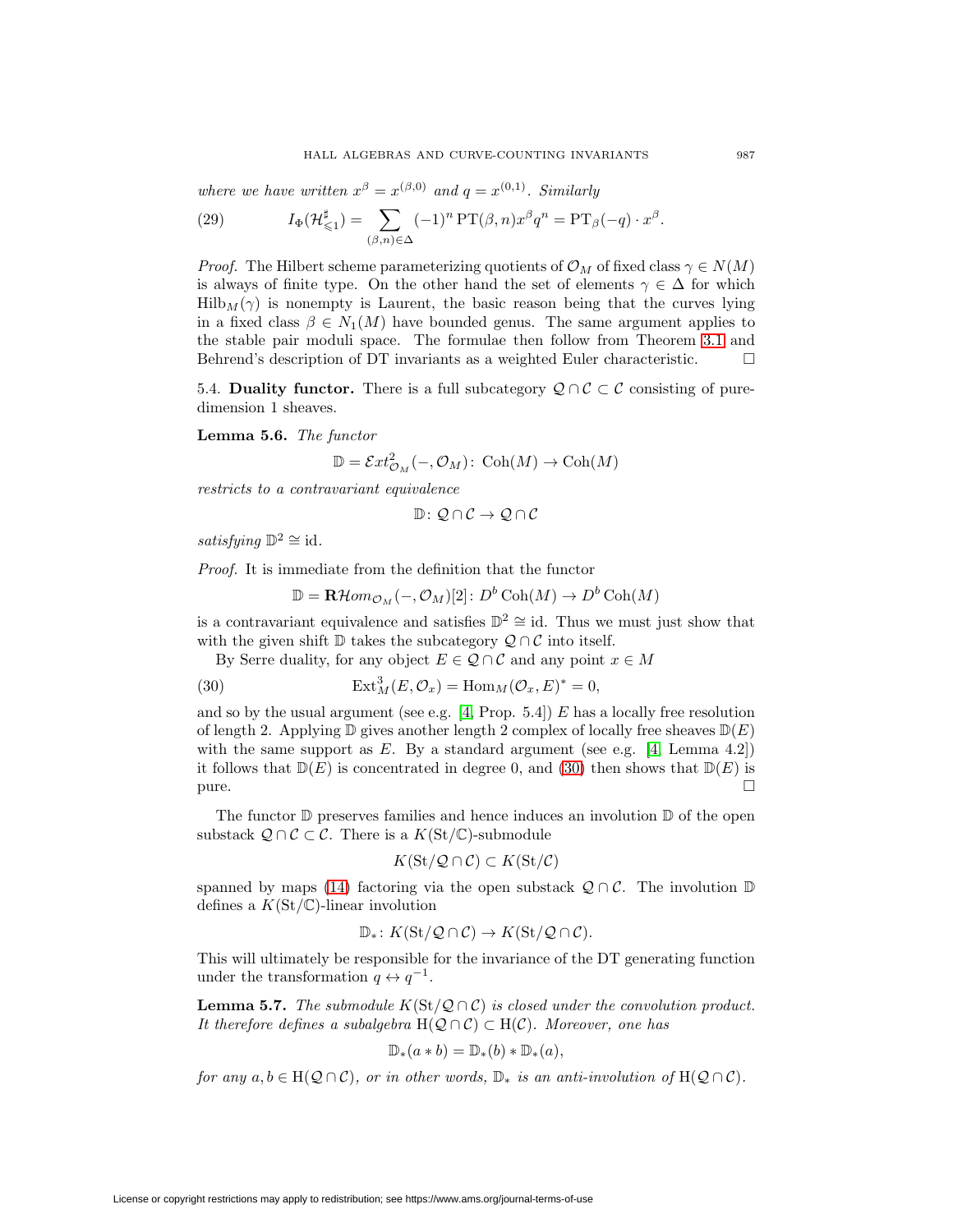*Proof.* The first statement is just the fact that the subcategory  $\mathcal{Q} \cap \mathcal{C}$  is closed under extensions. The second statement holds because  $\mathbb D$  is an exact anti-equivalence, which means that if

$$
0 \longrightarrow A_1 \longrightarrow B \longrightarrow A_2 \longrightarrow 0
$$

is a short exact sequence in  $\mathcal{Q} \cap \mathcal{C}$ , then so is

$$
0 \longrightarrow \mathbb{D}(A_2) \longrightarrow \mathbb{D}(B) \longrightarrow \mathbb{D}(A_1) \longrightarrow 0.
$$

Thus D induces an automorphism of the stack of short exact sequences in  $\mathcal{Q} \cap \mathcal{C}$ permuting the two projections  $a_1, a_2$  to  $\mathcal{Q} \cap \mathcal{C}$ .

### 6. DT/PT correspondence

In this section we introduce a stability condition on the category  $\mathcal C$  and state a deep result of Joyce which shows that certain elements relating to characteristic functions of semistable objects are regular. We also prove a Hall algebra identity arising from the existence and uniqueness of Harder-Narasimhan filtrations. These results are then used to prove the first part of Theorem [1.1,](#page-2-0) the correspondence between Donalson-Thomas and stable pair invariants.

6.1. **A stability condition.** Choose an ample divisor H on M. Given a class  $\gamma \in \Delta$  define the slope

$$
\mu(\gamma) = \frac{\mathrm{ch}_3(\gamma)}{\mathrm{ch}_2(\gamma) \cdot H} \in (-\infty, +\infty].
$$

If  $ch_2(\gamma) = 0$ , we consider  $\gamma$  to have slope  $+\infty$ , and otherwise  $\mu(\gamma) \in \mathbb{Q}$ . A nonzero object  $E \in \mathcal{C}$  is (Gieseker or Simpson) semistable if

$$
\mu(A) \leqslant \mu(E)
$$

for all nonzero subobjects  $A \subset E$ . We write  $SS(\gamma) \subset C$  for the open stack whose C-valued points are semistable sheaves of class  $\gamma \in \Delta$ .

Every nonzero sheaf  $E \in \mathcal{C}$  has a unique Harder-Narasimhan filtration

$$
0 = E_0 \subset E_1 \subset \cdots \subset E_{n-1} \subset E_n = E
$$

whose factors  $F_i = E_i/E_{i-1}$  are semistable with descending slope

$$
\mu(F_1) > \mu(F_2) > \cdots > \mu(F_n).
$$

Given an interval  $I \subset (-\infty, +\infty]$ , define  $SS(I) \subset C$  to be the full subcategory consisting of zero objects together with those sheaves whose Harder-Narasimhan factors all have slope in I. Note that there are identifications

$$
\mathcal{P} = \text{SS}(\infty), \quad \mathcal{Q} \cap \mathcal{C} = \text{SS}(-\infty, +\infty).
$$

By the argument of [\[10,](#page-28-4) Prop. 2.3.1], bounding slopes of Harder-Narasimhan factors is an open condition, so for each interval I there is an open substack  $SS(I) \subset$ M. If I is bounded below, then by [\[10,](#page-28-4) Theorem 3.3.7] the inclusion functor is  $\Phi$ finite and so defines an element

$$
1_{\mathrm{SS}(I)} \in \mathrm{H}(\mathcal{C})_{\Phi}.
$$

In particular, for each  $\mu \in (-\infty, +\infty]$  there is a full subcategory  $SS(\mu) \subset C$  consisting of the zero objects and the semistable objects of slope  $\mu$ . Since the identity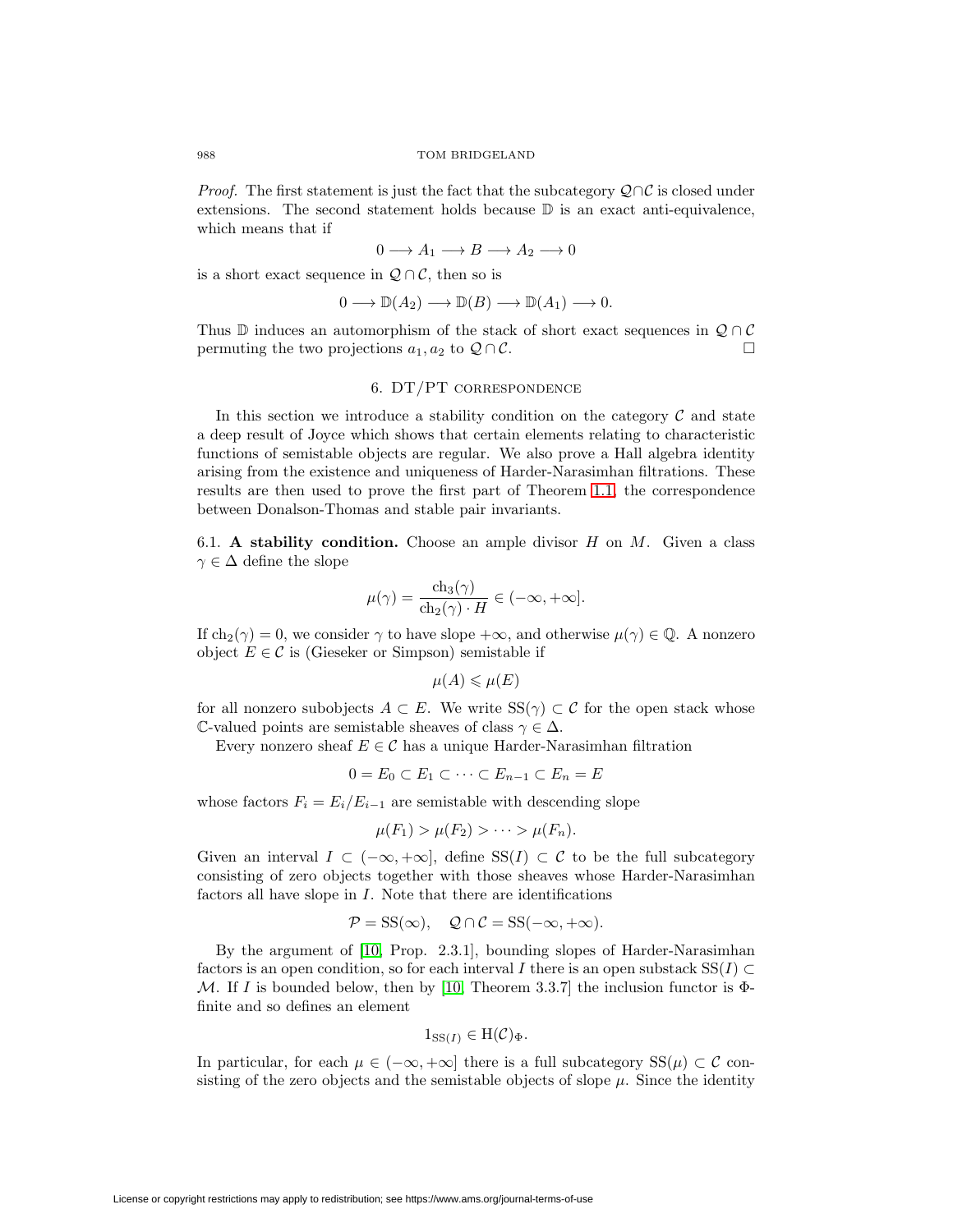in the Hall algebra is represented by the substack  $[\mathcal{M}_0 \subset \mathcal{M}]$  of zero objects, one has

<span id="page-20-1"></span>(31) 
$$
1_{\text{SS}(\mu)} = 1 + \sum_{\substack{\sigma \neq \gamma \in \Delta \\ \mu(\gamma) = \mu}} 1_{\text{SS}(\gamma)}.
$$

It is easy to see that for any sheaf  $E \in \mathcal{Q} \cap \mathcal{C}$ 

<span id="page-20-5"></span>(32) 
$$
\operatorname{ch}(\mathbb{D}(E)) = (\operatorname{ch}_2(E), -\operatorname{ch}_3(E)) \in \Delta,
$$

which of course implies that

<span id="page-20-0"></span>(33) 
$$
\mu(\mathbb{D}(E)) = -\mu(E).
$$

The following is an easy consequence of this.

<span id="page-20-3"></span>**Lemma 6.1.** Let  $I \subset \mathbf{R}$  be a bounded interval. Then

$$
\mathbb{D}(\mathrm{SS}(I)) = \mathrm{SS}(-I).
$$

*Proof.* Suppose  $E \in \mathcal{Q} \cap \mathcal{C}$ . Then E lies in the subcategory  $E \in SS([a, b])$  precisely if for every short exact sequence of objects of  $Q \cap C$ 

(34) 
$$
0 \longrightarrow A \longrightarrow E \longrightarrow B \longrightarrow 0
$$

one has  $\mu(A) \leq b$  and  $\mu(B) \geq a$ . The result therefore follows from [\(33\)](#page-20-0).

6.2. **Harder-Narasimhan identity.** The next result is analogous to an identity proved by Reineke [\[24,](#page-29-10) Prop. 4.8] in the context of Hall algebras of quiver representations defined over finite fields. Similar identities play a fundamental role in the study of wall-crossing behaviour in [\[15,](#page-29-11) [18\]](#page-29-12).

<span id="page-20-4"></span>**Lemma 6.2.** Assume the interval  $I \subset (-\infty, +\infty]$  is bounded below. Then there is an identity

$$
1_{\text{SS}(I)} = \prod_{\mu \in I} 1_{\text{SS}(\mu)} \in \text{H}(\mathcal{C})_{\Phi},
$$

where the infinite product is taken in descending order of slope.

*Proof.* We first explain what the identity means. Given a finite subset  $V \subset I$ , we can form a product

$$
1_{\text{SS}(V)} = \prod_{\mu \in V} 1_{\text{SS}(\mu)} \in \text{H}(\mathcal{C})_{\Phi},
$$

where we take the terms in descending order of slope. Suppose that

$$
V_1 \subset V_2 \subset \cdots \subset V_j \subset \cdots \subset I
$$

is an increasing sequence of subsets whose union contains all rational points of I. Then the claim is that the elements  $1_{SS(V_i)}$  converge to  $1_{SS(I)}$ .

Fix  $(\beta, m) \in \Delta$  and consider elements  $\gamma = (\beta, n)$  with  $n < m$ . By the boundedness assumption on the interval  $I$  and Lemma [2.1,](#page-2-1) there are only finitely many ways of writing such an element as a sum

<span id="page-20-2"></span>
$$
\gamma = \gamma_1 + \cdots \gamma_k,
$$

with each  $\gamma_i \in \Delta$  and satisfying  $\mu(\gamma_i) \in I$ .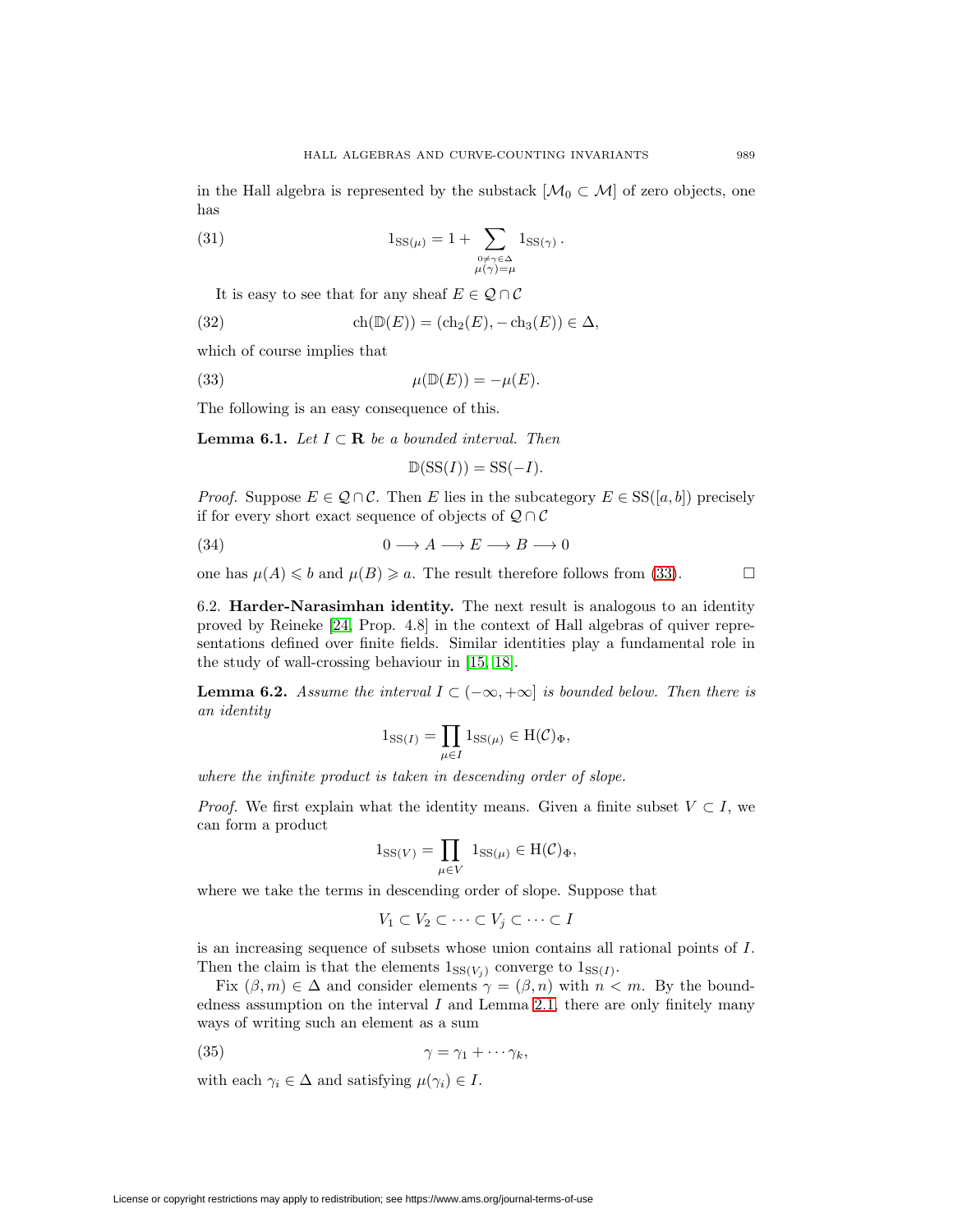990 TOM BRIDGELAND

The existence and uniqueness of the Harder-Narasimhan filtration together with the formula for repeated products in the Hall algebra (see [\[3,](#page-28-7) Lemma 4.2]) implies that there is an identity

$$
\pi_{\gamma}(1_{\text{SS}(I)}) = \sum_{k \geqslant 1} \sum_{\substack{\gamma_1 + \cdots + \gamma_k = \gamma \\ \mu(\gamma_1) > \cdots > \mu(\gamma_k) \\ \mu(\gamma_i) \in I}} 1_{\text{SS}(\gamma_1)} * \cdots * 1_{\text{SS}(\gamma_k)},
$$

where the sum on the right is finite. Indeed, each term on the right is represented by a stack whose C-valued points paramaterize sheaves E with a Harder-Narasimhan filtration of the given type. By [\(31\)](#page-20-1) it follows that

$$
\pi_{\gamma}(\mathbb{1}_{\text{SS}(I)}) = \pi_{\gamma} \big( \prod_{\mu \in I} \mathbb{1}_{\text{SS}(\mu)} \big).
$$

Thus if j is large enough that  $V_j$  contains the slopes of all  $\gamma_i$  appearing in decompositions of the form [\(35\)](#page-20-2), then

$$
\pi_{\gamma}(1_{\text{SS}(I)}) = \pi_{\gamma}(1_{\text{SS}(V_j)})
$$

which proves the claim.  $\Box$ 

6.3. **The no-pole theorem.** The following statement is a consequence of deep results of Joyce. It is an analogue of the no-poles conjecture in [\[18\]](#page-29-12). At this point it becomes important that we have used complex (or at least rational) coefficients to define our Grothendieck rings (rather than the integral coefficients of [\[3\]](#page-28-7)).

<span id="page-21-0"></span>**Theorem 6.3.** For each  $\mu \in (-\infty, +\infty]$  we can write

$$
1_{\text{SS}(\mu)} = \exp(\epsilon_{\mu}) \in \text{H}(\mathcal{C})_{\Phi}
$$

with  $\eta_{\mu} = [\mathbb{C}^*] \cdot \epsilon_{\mu} \in H_{reg}(\mathcal{C})_{\Phi}$  a regular element.

*Proof.* Given  $\gamma \in \Delta$ , consider the finite sum

$$
\epsilon_{\gamma} = \sum_{k \geqslant 1} \sum_{\substack{\gamma = \gamma_1 + \dots + \gamma_k \\ \mu(\gamma_i) = \mu(\gamma)}} \frac{(-1)^{k-1}}{k} 1_{\text{SS}(\gamma_1)} * \dots * 1_{\text{SS}(\gamma_k)}.
$$

Joyce proved that  $[\mathbb{C}^*] \cdot \epsilon_{\gamma} \in H_{reg}(\mathcal{C})$ . By [\(31\)](#page-20-1) this can be rephrased as the statement that

$$
[\mathbb{C}^*] \cdot \log(1_{\text{SS}(\mu)}) \in H_{\text{reg}}(\mathcal{C})_{\Phi},
$$

which is equivalent to the claim made in the statement of the theorem via the inverse properties of the expansions of log and exp.

More precisely [\[14,](#page-29-13) Theorem 8.7] shows that  $\epsilon_{\gamma} \in \Pi_1 \text{SF}(\mathcal{M})$ , where  $\Pi_1$  is Joyce's projection onto virtual indecomposables. But using [\[13,](#page-29-14) Cor. 5.10] and the definition of the operator  $\Pi_1$ , this means that in the stack function algebra  $SF(M, \Upsilon, \Lambda)$ the element  $\epsilon_{\gamma}$  is represented by a sum of elements of the form

$$
[X_i/\mathbb{C}^* \xrightarrow{f_i} \mathcal{M}]
$$

with each  $X_i$  a variety. Taking the motivic invariant to be the canonical map

$$
\Upsilon: K(\text{Var}/\mathbb{C}) \to K(\text{St}/\mathbb{C})
$$

and using [\[3,](#page-28-7) Remark 3.11] show that  $[\mathbb{C}^*] \cdot \epsilon_\gamma$  is regular as claimed.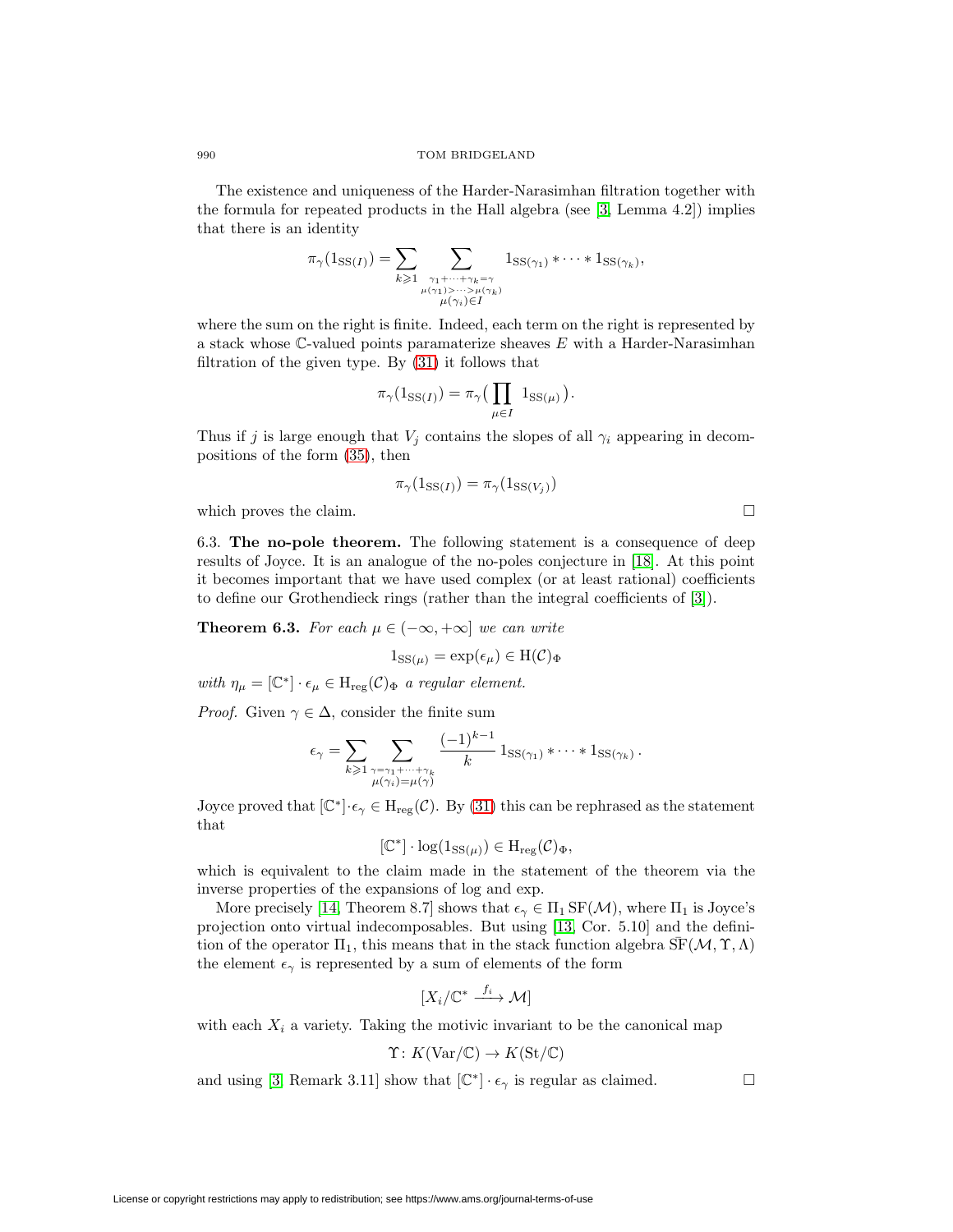Joyce's proof of this crucial result uses the full force of the technology developed in the long series of papers [\[11,](#page-28-10) [12,](#page-29-15) [13\]](#page-29-14), including moduli spaces of configurations and the virtual projection operators  $\Pi_k$ . In the author's opinion it would be a worthwhile project to try to write down a more conceptual and easily understood proof.

<span id="page-22-2"></span>**Corollary 6.4.** For any  $\mu \in (-\infty, +\infty]$  the element  $1_{SS(\mu)} \in H(\mathcal{C})_{\Phi}$  is invertible, and the automorphism

$$
\mathrm{Ad}_{1_{\mathrm{SS}(\mu)}}\colon \mathrm{H}(\mathcal{C})_{\Phi} \to \mathrm{H}(\mathcal{C})_{\Phi}
$$

preserves the subring of regular elements. The induced Poisson automorphism of  $H_{sc}(\mathcal{C})_{\Phi}$  is given by

$$
\mathrm{Ad}_{1_{\mathrm{SS}(\mu)}} = \exp{\{\eta_{\mu}, -\}}.
$$

*Proof.* That  $1_{SS(\mu)}$  is invertible follows from Lemma [5.3.](#page-16-1) The identity

$$
\mathrm{Ad}_{\exp(x)} = \exp(\mathrm{ad}_x)
$$

shows that

$$
\mathrm{Ad}_{1_{\text{SS}(\mu)}} = \exp(\mathrm{ad}_{\epsilon_{\mu}}) = \exp(\mathrm{ad}_{(\mathbb{L}-1)^{-1}\eta_{\mu}}).
$$

Theorem [6.3](#page-21-0) shows that  $\eta_{\mu}$  is regular, and since by [\[3,](#page-28-7) Theorem 5.1] the multiplication on  $H_{reg}(\mathcal{A})_{\Phi}$  is commutative modulo (L − 1), it follows that this operation preserves  $H_{reg}(\mathcal{A})_{\Phi}$ . The last statement follows from the definition of the Poisson bracket on  $H_{\rm sc}(\mathcal{A})$ .

6.4. **The DT/PT correspondence.** Consider the part of the Hilbert scheme  $Hilb<sub>M,0</sub>$  parameterizing zero-dimensional subschemes of M. The morphism

$$
q: \text{Hilb}_{M,0} \rightarrow \mathcal{C}
$$

is Φ-finite and so defines an element  $\mathcal{H}_0 \in H(\mathcal{C})_{\Phi}$ . As in Lemma [5.5](#page-17-0) one has

<span id="page-22-3"></span>(36) 
$$
I_{\Phi}(\mathcal{H}_0) = \sum_{(\beta,n)\in\Delta} (-1)^n \mathop{\rm DT}\nolimits(0,n) q^n = \mathop{\rm DT}\nolimits_0(-q),
$$

where  $q = x^{(0,1)} \in \mathbb{C}[\Delta]$ .

<span id="page-22-1"></span>**Proposition 6.5.** There is an identity

$$
\mathcal{H}_{\leqslant 1} \ast 1_{\mathcal{P}} = \mathcal{H}_0 \ast 1_{\mathcal{P}} \ast \mathcal{H}_{\leqslant 1}^{\sharp}
$$

in  $H(\mathcal{C})_{\Phi}$ .

*Proof.* We work in the ring  $H(\mathcal{C})_{\Phi}$  throughout. The first claim is that

<span id="page-22-0"></span>(37) 
$$
\mathcal{H}_{\leq 1} * 1_{\text{SS }([\mu,\infty])} - 1_{\text{SS }([\mu,\infty])}^{\mathcal{O}} \to 0 \quad \text{as } \mu \to -\infty.
$$

To see this, fix  $(\beta, m) \in \Delta$  and consider classes  $(\beta, n)$  with  $n < m$ . There are only finitely many decompositions of such elements

$$
(\beta, n) = (\beta_1, n_1) + (\beta_2, n_2)
$$

such that the elements

$$
\pi_{(\beta_1,n_1)}(\mathcal{H}_{\leq 1}), \quad \pi_{(\beta_2,n_2)}(1_{\text{SS}}_{([\mu,\infty]))})
$$

are nonzero. By boundedness of the Hilbert scheme we can assume that  $\mu$  is small enough so that for any of these, all points  $\mathcal{O}_M \to A$  of  $Hilb_M(\beta_1, n_1)$  satisfy

$$
A \in \mathrm{SS}\left([\mu,\infty]\right).
$$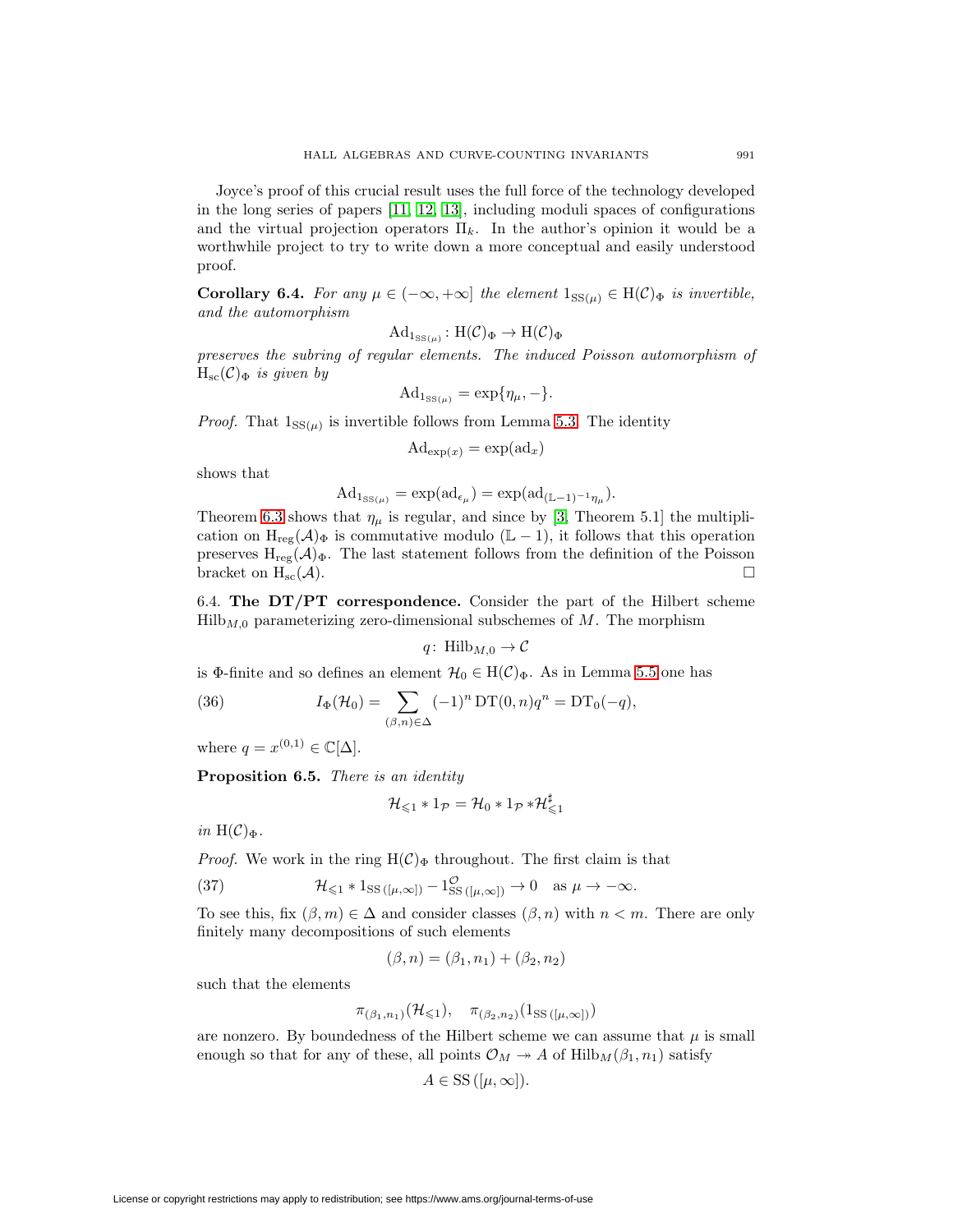Suppose given a diagram of sheaves on  $M$  of the form

(38)  $\mathcal{O}_M$ 

$$
\downarrow^{\gamma}
$$
\n
$$
0 \longrightarrow A \xrightarrow{\alpha} E \xrightarrow{\beta} B \longrightarrow 0
$$

with  $\gamma$  surjective and  $[E]=(\beta,n)$ . Then the above assumption on  $\mu$  implies that

$$
B \in \mathrm{SS}\left([\mu, \infty]\right) \iff E \in \mathrm{SS}\left([\mu, \infty]\right).
$$

The argument of Lemma [4.3](#page-13-0) then shows that

$$
\pi_{(\beta,n)}(\mathcal{H}_{\leq 1} * 1_{\text{SS}}_{([\mu,\infty])}) = \pi_{(\beta,n)}(1_{\text{SS}}^{\mathcal{O}}_{([\mu,\infty])}),
$$

which proves the claim. The same argument, but using Lemma [4.4,](#page-14-1) gives

<span id="page-23-0"></span>(39) 
$$
\mathcal{H}_{\leq 1}^{\sharp} * 1_{\text{SS}}(\mu,\infty)) - 1_{\text{SS}}^{\mathcal{O}}(\mu,\infty)) \to 0 \quad \text{as } \mu \to -\infty.
$$

Since  $\mathcal{P} = SS(\infty)$ , the proofs of Lemma [4.1](#page-12-1) and Lemma [4.2](#page-12-2) easily extend to give identities

$$
1_{\text{SS}}([\mu,\infty]) = 1_{\mathcal{P}} * 1_{\text{SS}}([\mu,\infty)), \quad 1_{\text{SS}}^{\mathcal{O}}([\mu,\infty]) = 1_{\mathcal{P}}^{\mathcal{O}} * 1_{\text{SS}}^{\mathcal{O}}([\mu,\infty)) .
$$

Expression [\(37\)](#page-22-0) can thus be rewritten

$$
\mathcal{H}_{\leq 1} * 1_{\mathcal{P}} * 1_{\text{SS}}_{([\mu,\infty))} - 1_{\mathcal{P}}^{\mathcal{O}} * 1_{\text{SS}}^{\mathcal{O}}_{([\mu,\infty))} \to 0 \quad \text{as } \mu \to -\infty.
$$

The argument of Lemma [4.3](#page-13-0) gives an identity

<span id="page-23-1"></span>
$$
(40) \t 1_p^{\mathcal{O}} = \mathcal{H}_0 * 1_p.
$$

Multiplying [\(39\)](#page-23-0) on the left by  $1_p^{\circ}$  and using [\(40\)](#page-23-1) give

$$
\mathcal{H}_0 * 1_{\mathcal{P}} * \mathcal{H}_{\leq 1}^{\sharp} * 1_{\text{SS}}_{([\mu,\infty))} - 1_{\mathcal{P}}^{\mathcal{O}} * 1_{\text{SS}}^{\mathcal{O}}_{([\mu,\infty))} \to 0 \quad \text{as } \mu \to -\infty.
$$

Thus

$$
\mathcal{H}_{\leq 1} * 1_{\mathcal{P}} * 1_{\text{SS}}_{([\mu,\infty))} - \mathcal{H}_0 * 1_{\mathcal{P}} * \mathcal{H}_{\leq 1}^{\sharp} * 1_{\text{SS}}_{([\mu,\infty))} \to 0 \quad \text{as } \mu \to -\infty.
$$

By Lemma [5.3](#page-16-1) the element  $1_{SS([µ,\infty))}$  is invertible so we can cancel it and deduce the result. the result.

We can now prove the first part of Theorem [1.1.](#page-2-0) By Theorem [6.3](#page-21-0)

$$
1_{\mathcal{P}} = 1_{\text{SS}(\infty)} = \exp(\epsilon_{\infty})
$$

where  $\epsilon_{\infty} \in (\mathbb{L} - 1)^{-1} H_{reg}(\mathcal{C})_{\Phi}$ . The other elements in the identity of Proposition [6.5](#page-22-1) lie in  $H_{reg}(\mathcal{C})_{\Phi}$ . Thus, using Corollary [6.4,](#page-22-2) we have an equation in  $H_{sc}(\mathcal{C})_{\Phi}$ 

$$
\mathcal{H}_{\leq 1} = \mathcal{H}_0 \cdot \exp(\{\eta_\infty, -\}) (\mathcal{H}_{\leq 1}^\sharp).
$$

Applying the integration map, the Poisson bracket vanishes, so we obtain

$$
I_{\Phi}(\mathcal{H}_{\leqslant 1})=I_{\Phi}(\mathcal{H}_0)\cdot I_{\Phi}(\mathcal{H}_{\leqslant 1}^{\sharp}),
$$

and the result follows from  $(28)$ ,  $(29)$ , and  $(36)$ .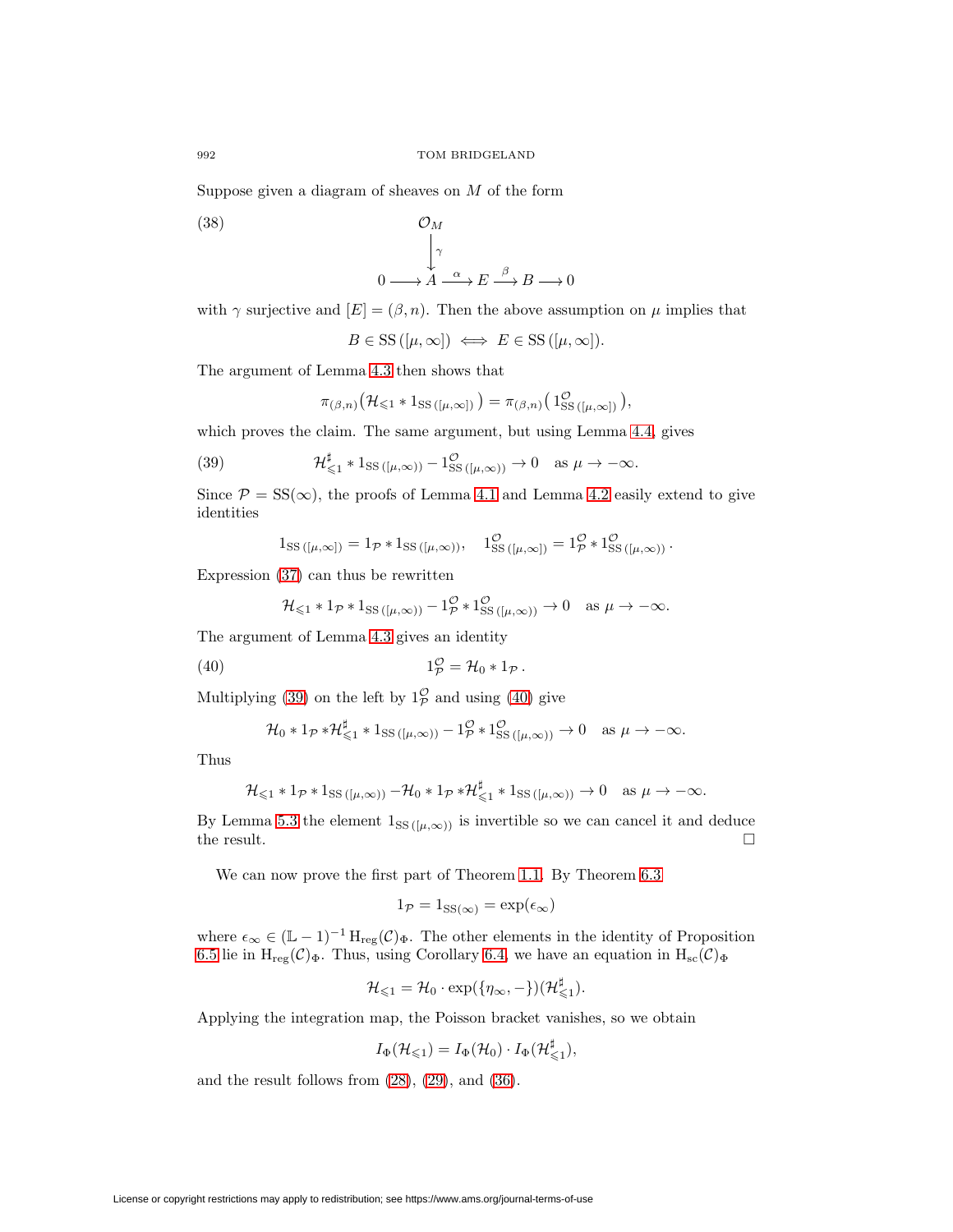### 7. Rationality

In this section we complete the proof of Theorem [1.1](#page-2-0) by proving the rationality statement of part (b).

7.1. **DT invariants counting semistables.** Recall the elements  $\eta_{\mu}$  of Theorem [6.3](#page-21-0) and decompose them as

$$
\eta_\mu = \sum_{\mu(\gamma) = \mu} \eta_\gamma.
$$

Following [\[16,](#page-29-7) Section 6.4], we can define invariants  $N_{(\beta,n)} \in \mathbb{Q}$  counting semistable sheaves of Chern character  $(\beta, n) \in \Delta$  by setting

$$
I(\eta_{(\beta,n)}) = -N_{(\beta,n)}x^{(\beta,n)}.
$$

Most of the following result was obtained previously by Joyce and Song [\[16,](#page-29-7) Theorem 6.16]; since the proof is easy we include it here.

<span id="page-24-1"></span>**Lemma 7.1.** Assume  $\beta \in N_1(M)$  is effective and nonzero. Then the invariants  $N_{(\beta,n)}$  satisfy

(a) 
$$
N_{(\beta,n)} = N_{(\beta,n+\beta \cdot H)},
$$
  
\n(b) N

(b) 
$$
N_{(\beta,n)} = N_{(\beta,-n)}
$$

and are independent of the choice of ample divisor H.

*Proof.* Part (a) holds because tensoring with  $\mathcal{O}_M(H)$  defines an automorphism of the stack C taking semistable sheaves of class  $(\beta, n)$  to semistable sheaves of class  $(\beta, n + \beta \cdot H)$ . Part (b) follows in the same way using the dualizing functor  $\mathbb D$ and Lemma  $6.1$ . The independence of the choice of ample divisor  $H$  follows from Proposition [7.2](#page-25-0) below, since the subcategory  $SS(I)$  corresponding to the interval  $I = \mathbf{R}_{>0}$  ⊂ **R** consists of those objects of  $Q \cap C$  whose quotients all have positive Euler characteristic and is therefore independent of the choice of the ample divisor  $H.$ 

Given a  $\Delta$ -graded  $K(\text{Var}/\mathbb{C})[\mathbb{L}^{-1}]$ -algebra

$$
A = \bigoplus_{\gamma \in \Delta} A_{\gamma},
$$

we define an automorphism  $\chi$  of A, whose action we write as  $a \mapsto a^{\chi}$ , by the rule

$$
a^{\chi} = \mathbb{L}^{\chi(\gamma)} \cdot a \quad \text{for } a \in A_{\gamma}.
$$

Here  $\chi(\gamma)$  is the Euler characteristic of a sheaf of class  $\gamma$ .

We can consider the automorphism  $\chi$  as defining an action of  $\mathbb Z$  on A and form the skew-group algebra  $\hat{A} = A * \mathbb{Z}$ . In terms of generators and relations

$$
\hat{A} = A \langle y, y^{-1} \rangle / (y * a - a^x * y).
$$

Suppose the quotient algebra

$$
A_{\rm sc} = A/(\mathbb{L} - 1)A
$$

is commutative, and let  $\{-,-\}$  be the induced Poisson bracket. Then the quotient

$$
\hat{A}_{\rm sc} = \hat{A}/(\mathbb{L} - 1)\hat{A}
$$

is a commutative algebra, isomorphic to  $A_{\rm sc}[y, y^{-1}]$ , and the induced Poisson bracket satisfies

<span id="page-24-0"></span>(41) 
$$
\{y, a\} = \chi(\gamma) \cdot ya \quad \text{for } a \in A_{\gamma}.
$$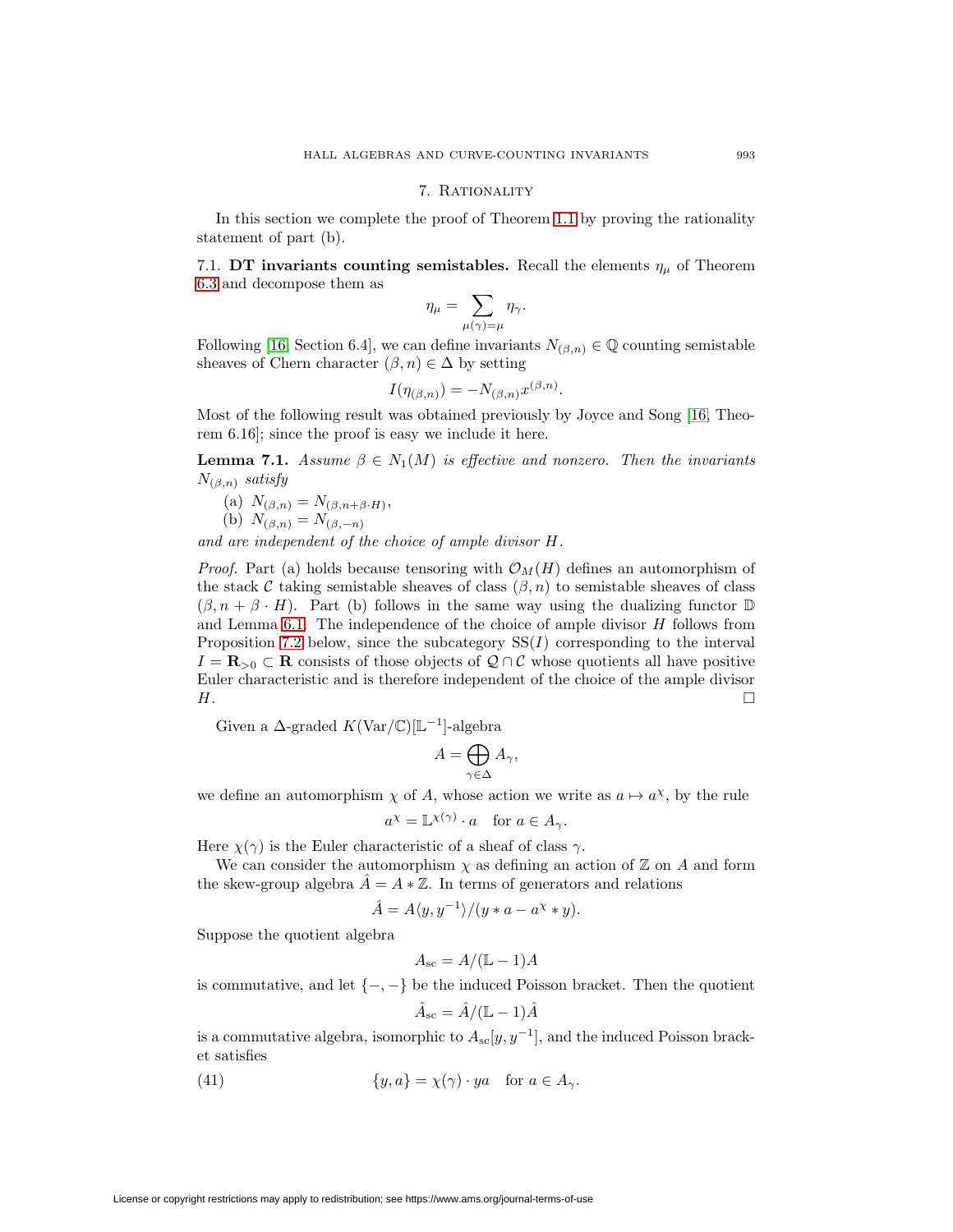All this extends in the obvious way to the topologically graded algebras  $A_{\Phi}$ .

<span id="page-25-0"></span>**Proposition 7.2.** Given an interval  $I \subset (-\infty, +\infty]$  bounded below, the element

$$
1_{\mathrm{SS}(I)}^{-1} \ast 1_{\mathrm{SS}(I)}^{\chi} \in \mathrm{H}(\mathcal{C})_{\Phi}
$$

is regular and

$$
I_{\Phi}\left(1_{\mathrm{SS}(I)}^{-1} * 1_{\mathrm{SS}(I)}^{\chi}\right) = \exp\bigg(\sum_{\substack{(\beta,n)\in\Delta\\mu(\beta,n)\in I}} n N_{(\beta,n)} x^{(\beta,n)}\bigg) \in \mathbb{C}[\Delta]_{\Phi}.
$$

*Proof.* By definition of the product in the algebra  $\hat{H}(C)_{\Phi}$  one has

$$
\mathrm{Ad}^{-1}_{1_{\mathrm{SS}(I)}}(y) = 1_{\mathrm{SS}(I)}^{-1} * y * 1_{\mathrm{SS}(I)} = 1_{\mathrm{SS}(I)}^{-1} * 1_{\mathrm{SS}(I)}^{x} * y.
$$

The first claim then follows by the argument of Corollary [6.4.](#page-22-2) Lemma [6.2](#page-20-4) and Corollary [6.4](#page-22-2) imply that

$$
\mathrm{Ad}^{-1}_{\mathrm{1}_{\mathrm{SS}(I)}} = \prod_{\mu \in I} \mathrm{Ad}^{-1}_{\mathrm{1}_{\mathrm{SS}(\mu)}} = \prod_{\mu \in I} \exp\{-\eta_{\mu}, -\} : \hat{\mathrm{H}}_{\mathrm{sc}}(\mathcal{C})_{\Phi} \longrightarrow \hat{\mathrm{H}}_{\mathrm{sc}}(\mathcal{C})_{\Phi},
$$

where the product of endomorphisms are taken in order of ascending slope and the infinite products are interpreted as in Lemma [6.2.](#page-20-4) The homomorphism of topologically  $\Delta$ -graded Poisson algebras  $I_{\Phi}$  induces a Poisson algebra map

$$
I_\Phi\colon \hat{\mathrm{H}}_\mathrm{sc}(\mathcal{C})_\Phi\longrightarrow \hat{\mathbb{C}}[\Delta]_\Phi.
$$

Applying this gives

(42) 
$$
I_{\Phi}\left(1_{\mathrm{SS}(I)}^{-1} * 1_{\mathrm{SS}(I)}^{\chi}\right) \cdot y = \prod_{\mu \in I} \exp\{-I_{\Phi}(\eta_{\mu}), -\}(y).
$$

By Lemma [7.3](#page-25-1) and [\(41\)](#page-24-0) this gives

$$
I_{\Phi}\left(1_{\mathrm{SS}(I)}^{-1} * 1_{\mathrm{SS}(I)}^{\chi}\right) \cdot y = \prod_{\substack{(\beta,n)\in \Delta\\ \mu(\beta,n)\in I}} \exp\left(nN_{(\beta,n)}x^{(\beta,n)}\right) \cdot y
$$

and the result follows.  $\Box$ 

We used the following easy result.

<span id="page-25-1"></span>**Lemma 7.3.** Suppose A is a topological Poisson algebra and  $a, b \in A$  satisfy

$$
\{a, b\} = nab.
$$

Then, provided the relevant sums converge,

$$
\exp\{a, -\}(b) = \exp(na) \cdot b.
$$

Furthermore, if  $n = 0$ , then the automorphisms  $\exp\{a, -\}$  and  $\exp\{b, -\}$  commute and

$$
\exp\{a+b,-\} = \exp\{a,-\} \circ \exp\{b,-\}.
$$

*Proof.* This is left to the reader.  $\Box$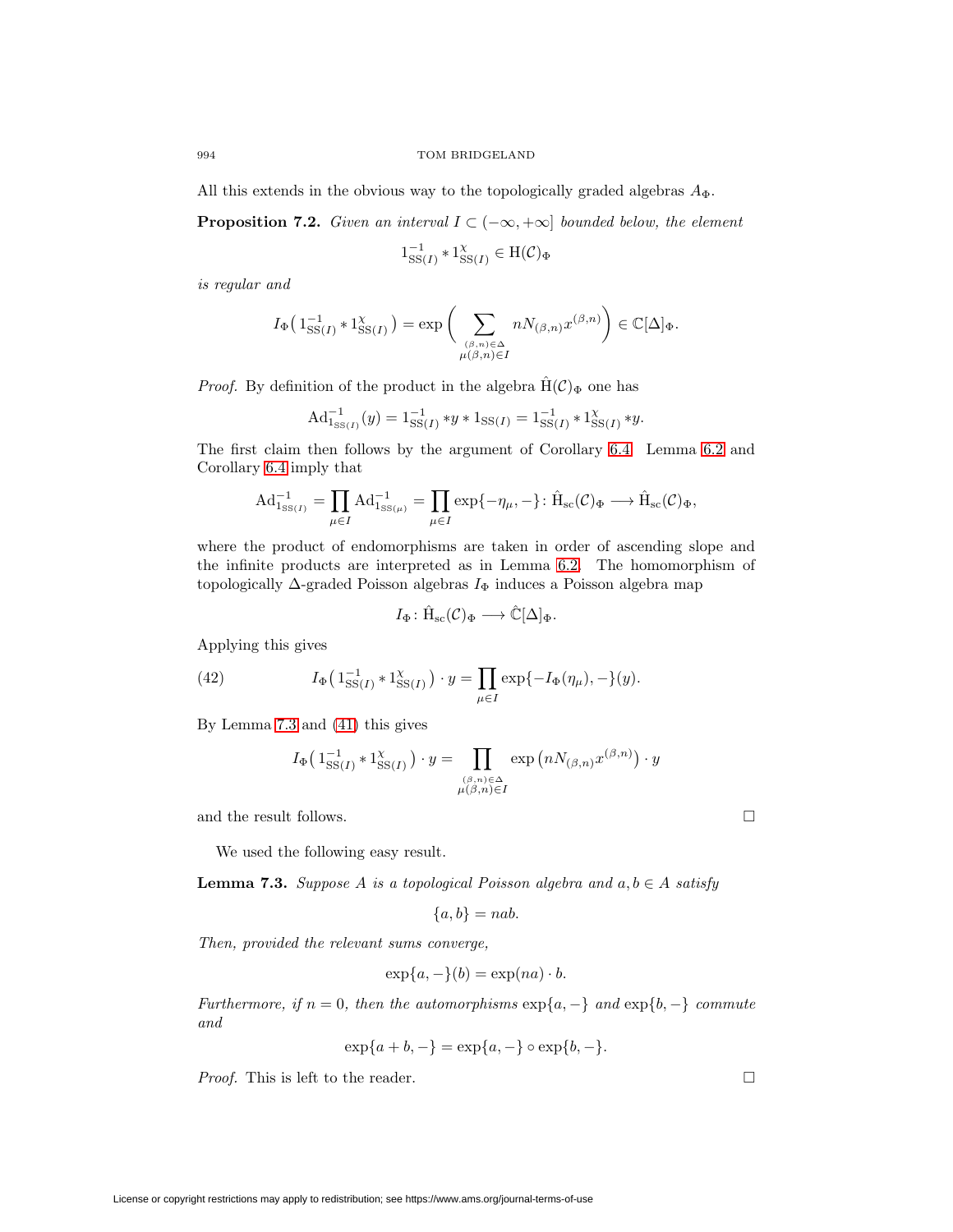7.2. **Rationality.** Recall the definition of the Laurent series

$$
\mathrm{PT}_{\beta}(q) = \sum_{n \in \mathbb{Z}} \mathrm{PT}(\beta, n) q^n
$$

from the introduction. To prove Theorem [1.1\(](#page-2-0)b), we follow a strategy of Toda and prove more, namely

**Theorem 7.4.** There is an identity in  $\mathbb{C}[\Delta]_{\Phi}$ 

$$
\sum_{\beta \geqslant 0} \text{PT}_{\beta}(-q)x^{\beta} = \exp \bigg( \sum_{\substack{\beta \geqslant 0 \\ n \geqslant 0}} n N_{(\beta,n)} x^{\beta} q^n \bigg) \cdot \sum_{\beta \geqslant 0} L_{\beta}(q) x^{\beta}
$$

where for each effective class  $\beta \in N_1(M)$  the expression  $L_\beta(q)$  is a Laurent polynomial in q invariant under  $q \leftrightarrow q^{-1}$ .

This is enough by Lemma [7.1](#page-24-1) and the following simple result.

**Lemma 7.5.** Fix a positive integer  $d \geq 1$ . Suppose given rational numbers  $a_n \in \mathbb{Q}$ such that for all  $n \in \mathbb{Z}$  one has

$$
a_n = a_{-n}, \quad a_{n+d} = a_n.
$$

Then the power series

$$
\sum_{n\geqslant 0}na_nq^n
$$

is the Taylor expansion of a rational function in q invariant under  $q \leftrightarrow q^{-1}$ .

*Proof.* This is a simple calculation; see [\[27,](#page-29-4) Lemma 4.6].

Given  $\mu > 0$ , let us consider the following tautology in  $H(\mathcal{C})_{\Phi}$ :

<span id="page-26-0"></span>(43) 
$$
1_{\text{SS}([0,\mu])}^{-1} * \mathcal{H}_{\leq 1}^{\sharp} * 1_{\text{SS}([0,\mu])} = \left( 1_{\text{SS}([0,\mu])}^{-1} * 1_{\text{SS}([0,\mu])}^{\chi} \right) * \mathcal{G}_{\mu}
$$

where

$$
\mathcal{G}_{\mu} = (\mathbb{1}_{\text{SS}([0,\mu])}^{\chi})^{-1} * \mathcal{H}_{\leq 1}^{\sharp} * \mathbb{1}_{\text{SS}([0,\mu])}.
$$

Note that by Lemma [6.2](#page-20-4) and Corollary [6.4](#page-22-2) the left-hand side of [\(43\)](#page-26-0) is regular. Since the Poisson bracket on  $\mathbb{C}[\Delta]_{\Phi}$  is zero, it follows from [\(29\)](#page-18-1) that

<span id="page-26-1"></span>(44) 
$$
I_{\Phi}\left(1_{\mathrm{SS}([0,\mu])}^{-1}*\mathcal{H}_{\leq 1}^{\sharp} * 1_{\mathrm{SS}([0,\mu])}\right) = I_{\Phi}(\mathcal{H}_{\leq 1}^{\sharp}) = \sum_{\beta \geq 0} \mathrm{PT}_{\beta}(-q)x^{\beta}.
$$

By Proposition [7.2](#page-25-0) the first term on the right-hand side is also regular, and

<span id="page-26-2"></span>(45) 
$$
I_{\Phi}\left(1_{\mathrm{SS}([0,\mu])}^{-1} * 1_{\mathrm{SS}([0,\mu])}^{\chi}\right) = \exp\bigg(\sum_{\substack{(\beta,n)\in\Delta \\ \mu(\beta,n)\in[0,\mu]}} n N_{(\beta,n)} x^{(\beta,n)}\bigg).
$$

As  $\mu \to \infty$ , this tends to the first term in Toda's identity. The following result therefore completes the proof of Theorem [1.1.](#page-2-0)

**Proposition 7.6.** The element  $\mathcal{G}_{\mu}$  is regular and

$$
\lim_{\mu \to \infty} I_{\Phi}(\mathcal{G}_{\mu}) = \sum_{\beta \geqslant 0} L_{\beta}(q) x^{\beta},
$$

where each  $L_{\beta}(q)$  is a Laurent polynomial, invariant under  $q \leftrightarrow q^{-1}$ .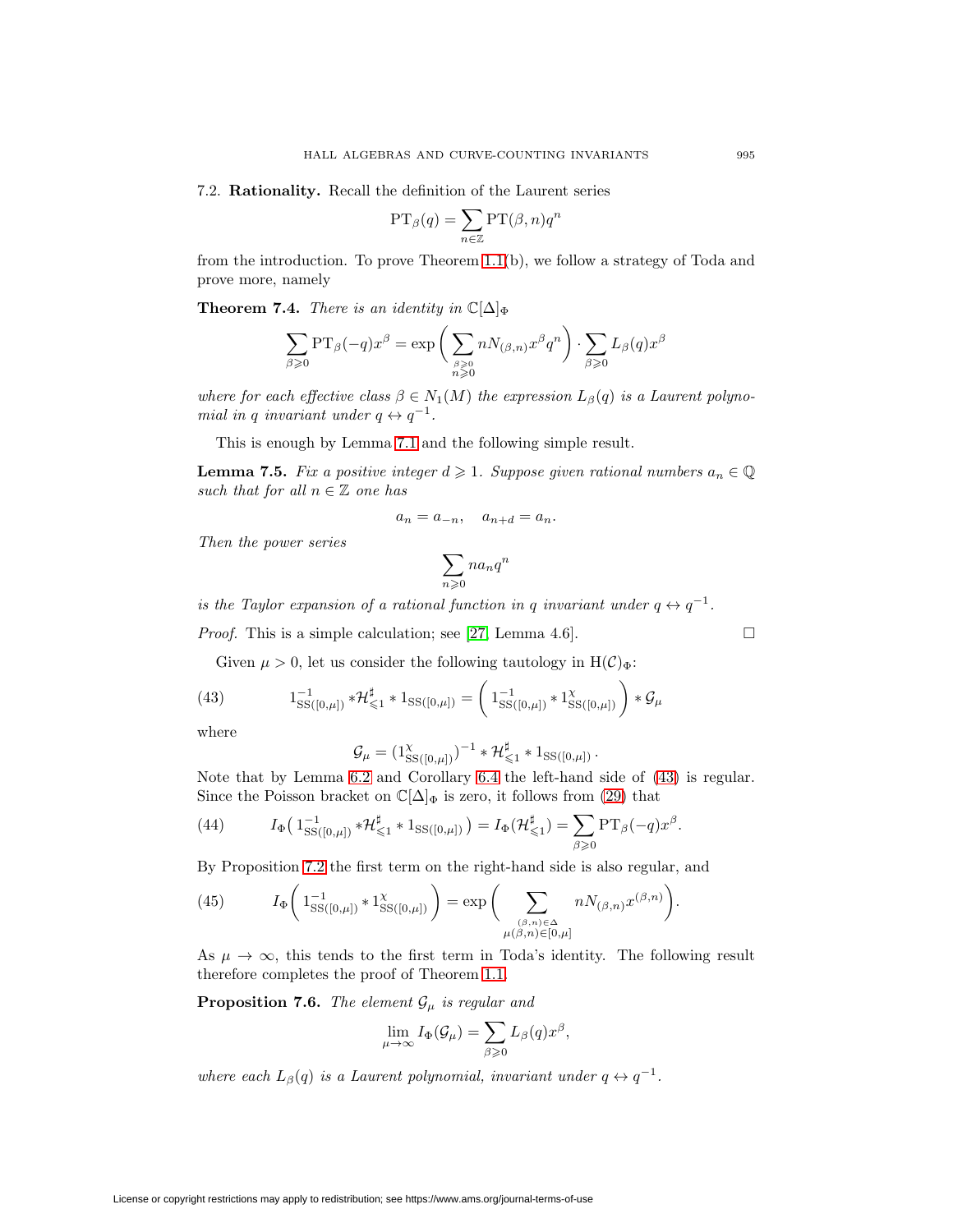*Proof.* Recall the subalgebra  $H(Q \cap C) \subset H(C)$  and its anti-involution D defined in Section [5.4.](#page-18-2) Consider the composition

$$
R=\chi\circ\mathbb{D}.
$$

Since  $\chi(\mathbb{D}(E)) = -\chi(E)$  for any sheaf  $E \in \mathcal{Q} \cap C$ , it follows that R is also an anti-involution. There is an obvious involution of  $\mathbb{C}[\Delta]$ , which we also denote by R, defined by

$$
R(x^{(\beta,n)}) = x^{(\beta,-n)}.
$$

Note that by [\(32\)](#page-20-5), for any  $a \in H(Q \cap C)$  one has

<span id="page-27-3"></span>
$$
(46) \tI(R(a)) = R(I(a)).
$$

We claim that the involution  $R$  fixes the element

$$
1_{\rm SS([-}\mu,\mu])}^{\mathcal{O}} \in \mathrm{H}(\mathcal{Q} \cap \mathcal{C})_{\Phi}.
$$

In fact, for all  $\gamma \in \Delta$ 

<span id="page-27-1"></span>(47) 
$$
R(\pi_{\gamma}(1_{\text{SS}([-\mu,\mu]))}) = \pi_{R(\gamma)}(1_{\text{SS}([-\mu,\mu])}^{\mathcal{O}}) \in \text{H}(\mathcal{Q} \cap \mathcal{C}).
$$

To see this, note first that if  $E \in \mathcal{Q} \cap \mathcal{C}$  has class  $\gamma = (\beta, n)$ , then by Serre duality

$$
H^0(M, \mathbb{D}(E)) \cong H^1(M, E)^*,
$$

and so

<span id="page-27-0"></span>(48) 
$$
n = \chi(E) = \dim H^{0}(M, E) - \dim H^{0}(M, \mathbb{D}(E)).
$$

Take a finite stratification

$$
SS([-\mu, \mu])_{\gamma} = \coprod_{r \geq 0} SS([-\mu, \mu])_{\gamma} \cap \mathcal{M}_r
$$

as in Lemma [2.5.](#page-5-1) It follows from Lemma [6.1](#page-20-3) and [\(48\)](#page-27-0) that

$$
\mathbb{D}(\mathrm{SS}([-\mu,\mu])_{(\beta,n)}\cap\mathcal{M}_r)=\mathrm{SS}([-\mu,\mu])_{(\beta,-n)}\cap\mathcal{M}_{r-n}.
$$

Applying Lemma [2.5,](#page-5-1)

$$
\mathbb{D}(1_{\rm SS([-\mu,\mu])_{(\beta,n)}\cap\mathcal{M}_r}^{\mathcal{O}})=\mathbb{L}^n\cdot 1_{\rm SS([-\mu,\mu])_{(\beta,-n)}\cap\mathcal{M}_{r-n}},
$$

and the claim follows.

Next define an element

$$
\mathcal{J}_{\mu} = \mathcal{H}_{\leq 1}^{\sharp} * 1_{\text{SS}([-\mu,\mu])} \in H(\mathcal{C})_{\Phi}.
$$

By the argument we used to prove [\(39\)](#page-23-0)

<span id="page-27-2"></span>(49) 
$$
\mathcal{J}_{\mu} - 1_{\mathrm{SS}([-\mu,\mu])}^{\mathcal{O}} \to 0 \quad \text{as } \mu \to \infty.
$$

Lemma [6.2](#page-20-4) implies that there is an identity

$$
1_{SS([-\mu,\mu])} = 1_{SS([0,\mu])} * 1_{SS([-\mu,0))}
$$

in  $H(\mathcal{C})_{\Phi}$ . Thus

$$
\mathcal{G}_{\mu} = (1_{\text{SS}([0,\mu])}^{\chi})^{-1} * \mathcal{J}_{\mu} * 1_{\text{SS}([-\mu,0))}^{-1}.
$$

Let us also consider the element

$$
\mathcal{G}'_{\mu} = (1_{SS((0,\mu])}^{\chi})^{-1} * \mathcal{J}_{\mu} * 1_{SS([-\mu,0])}^{-1}.
$$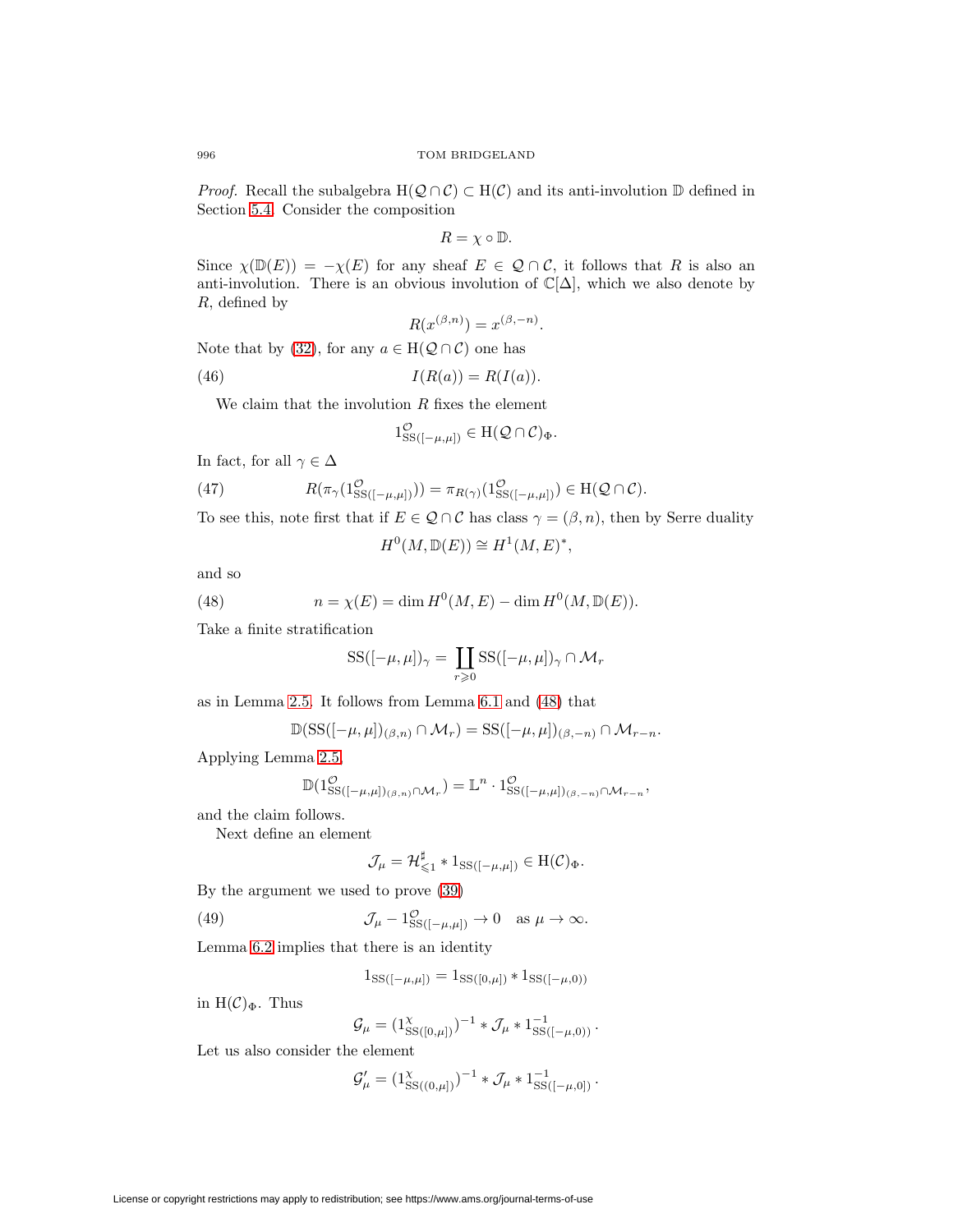We can modify equation [\(43\)](#page-26-0) by replacing the closed intervals by intervals open at 0. This has the effect of replacing the element  $\mathcal{G}_{\mu}$  by  $\mathcal{G}'_{\mu}$ . Equations [\(44\)](#page-26-1) and [\(45\)](#page-26-2) are unchanged by this modification, which shows that

$$
I_{\Phi}(\mathcal{G}_{\mu}) = I_{\Phi}(\mathcal{G}'_{\mu}).
$$

Using Lemma [6.1](#page-20-3) and the fact that R is an anti-automorphism, we find

$$
R(\mathcal{G}'_{\mu}) = (1_{\text{SS}([0,\mu])}^{\chi})^{-1} * R(\mathcal{J}_{\mu}) * 1_{\text{SS}([-{\mu,0})}^{-1}.
$$

It follows from [\(47\)](#page-27-1) and [\(49\)](#page-27-2) that

$$
\mathcal{G}_{\mu} - R(\mathcal{G}'_{\mu}) = (1_{\text{SS}([0,\mu])}^{\chi})^{-1} * (\mathcal{J}_{\mu} - R(\mathcal{J}_{\mu})) * 1_{\text{SS}([-\mu,0))}^{-1} \to 0
$$

as  $\mu \to \infty$ . Thus by [\(46\)](#page-27-3)

$$
I_{\Phi}(\mathcal{G}_{\mu}) - R(I_{\Phi}(\mathcal{G}_{\mu})) \to 0.
$$

On the other hand, the limit of  $I_{\Phi}(\mathcal{G}_{\mu})$  as  $\mu \to \infty$  certainly exists because the other factors in [\(43\)](#page-26-0) have convergent integrals. Thus we conclude that this limit is invariant under  $R$  and the result follows.  $\Box$ 

### Acknowledgements

Thanks most of all to Dominic Joyce who patiently explained many things about motivic Hall algebras. In particular he pointed out how to apply his virtual indecomposable technology to replace the Kontsevich-Soibelman integration map used in an earlier verion of this paper. The author is also very grateful to Yukinobu Toda who explained his approach to Theorem [1.1](#page-2-0) at the inaugural meeting of the Homological Research Seminar (HoRSe) and to Richard Thomas who provided a lot of encouragement and technical know-how. Finally, the author is very happy to acknowledge the entertaining and useful conversations he has enjoyed with Davesh Maulik, Rahul Pandharipande, and Balázs Szendröi.

### **REFERENCES**

- <span id="page-28-0"></span>[1] K. Behrend, Donaldson-Thomas type invariants via microlocal geometry, Ann. of Math. (2) 170 (2009), no. 3, 1307–1338. M[R2600874 \(2011d:14098\)](http://www.ams.org/mathscinet-getitem?mr=2600874)
- <span id="page-28-1"></span>[2] K. Behrend and B. Fantechi, Symmetric obstruction theories and Hilbert schemes of points on threefolds, Algebra Number Theory 2 (2008), no. 3, 313–345. M[R2407118 \(2009c:14006\)](http://www.ams.org/mathscinet-getitem?mr=2407118)
- <span id="page-28-9"></span><span id="page-28-7"></span>[3] T. Bridgeland, An introduction to motivic Hall algebras, preprint arXiv 1002.4372.
- [4] T. Bridgeland and A. Maciocia, Fourier-Mukai transforms for elliptic and K3 fibrations, J. Algebraic Geom. 11 (2002), no. 4, 629–657. M[R1910263 \(2004e:14019\)](http://www.ams.org/mathscinet-getitem?mr=1910263)
- <span id="page-28-8"></span>[5] J. Engel and M. Reineke, Smooth models of quiver moduli, Math. Z. 262 (2009), no. 4, 817–848. M[R2511752 \(2010h:16033\)](http://www.ams.org/mathscinet-getitem?mr=2511752)
- <span id="page-28-2"></span>[6] W. Fulton, Intersection Theory, 2nd edition, Springer-Verlag, Berlin, 1998. xiv+470 pp. M[R1644323 \(99d:14003\)](http://www.ams.org/mathscinet-getitem?mr=1644323)
- <span id="page-28-6"></span>[7] A. Grothendieck, Techniques de construction et théorèmes d'existence en géométrie algébrique IV: les schémas d'Hilbert, Séminaire Bourbaki, Vol. 6, Soc. Math. de France, Paris, 1995, Exp. no. 221, 249-276. M[R1611822](http://www.ams.org/mathscinet-getitem?mr=1611822)
- <span id="page-28-5"></span>[8] A. Grothendieck, Élements de géométrie algébrique (rédigés avec la collaboration de Jean Dieudonné): IV. Étude locale des schémas et des morphismes de schémas, Troisième partie. Publications Mathématiques de l'IHES 28 (1966), 5–255. M[R0217086 \(36:178\)](http://www.ams.org/mathscinet-getitem?mr=0217086)
- <span id="page-28-3"></span>[9] D. Happel, I. Reiten, and S. Smalo, Tilting in abelian categories and quasitilted algebras, Mem. Amer. Math. Soc. 120 (1996), no. 575, viii+ 88 pp. M[R1327209 \(97j:16009\)](http://www.ams.org/mathscinet-getitem?mr=1327209)
- <span id="page-28-4"></span>[10] D. Huybrechts and M. Lehn, The geometry of moduli spaces of shaves, Aspects of Mathematics, E31, 1997. xiv+269 pp. M[R1450870 \(98g:14012\)](http://www.ams.org/mathscinet-getitem?mr=1450870)
- <span id="page-28-10"></span>[11] D. Joyce, Motivic invariants of Artin stacks and stack functions, Q. J. Math. 58 (2007), no. 3, 345–392. M[R2354923 \(2010b:14004\)](http://www.ams.org/mathscinet-getitem?mr=2354923)